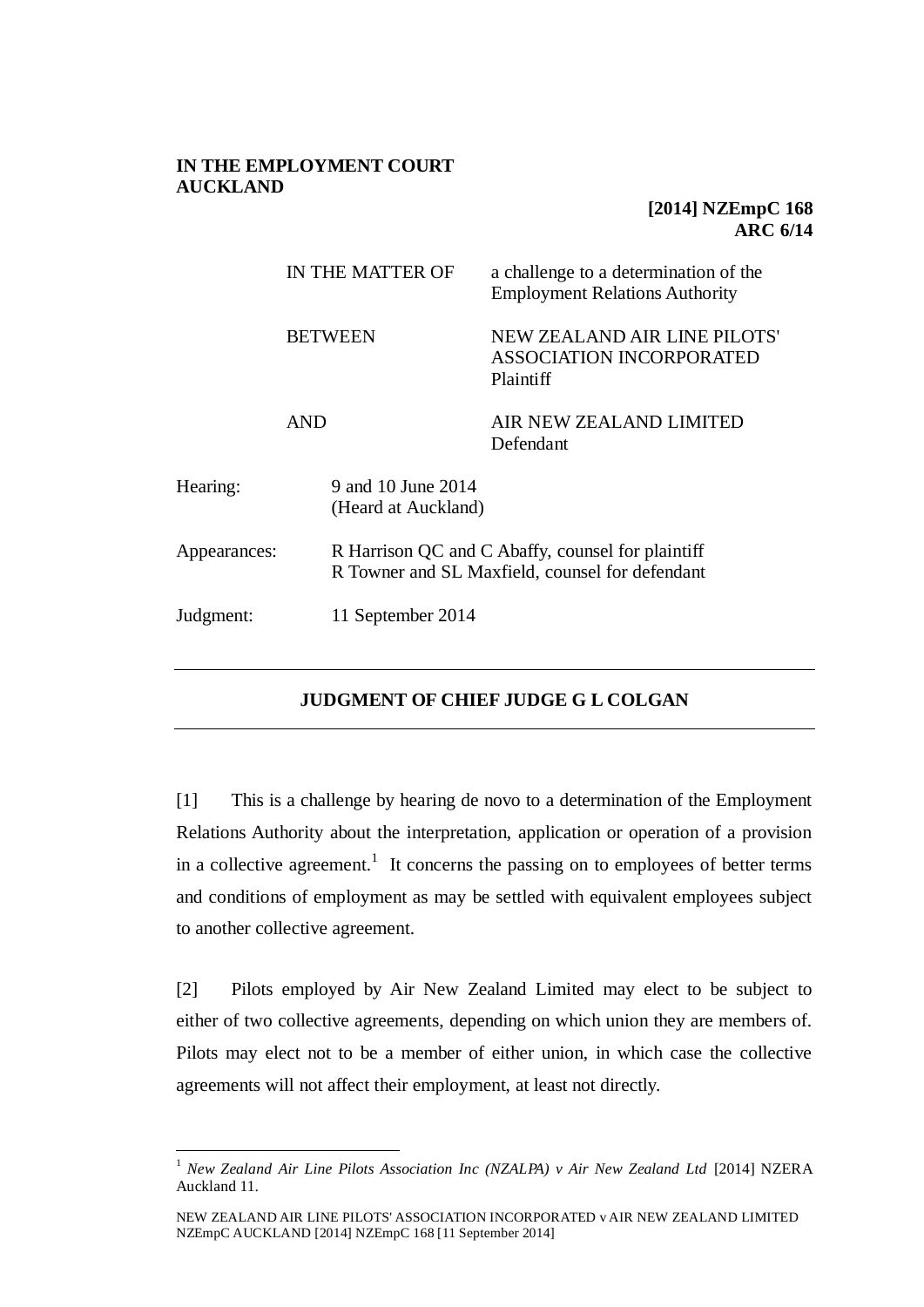[3] The larger and older-established union of pilots is the plaintiff to which I will refer as NZALPA. A newer and numerically smaller union is the Federation of Air New Zealand Pilots Inc to which I will refer as FANZP.

[4] The provision in dispute between NZALPA and Air New Zealand is cl 24.2 of the NZALPA collective agreement which provides:

24.2 During the term of this Agreement any agreement entered into by the Company with any other pilot employee group which is more favourable than provided for in this Agreement will be passed on to pilots covered by this Agreement on the written request of the Association.

[5] The current NZALPA collective agreement came into force on 5 November 2012 and will continue in force at least until its expiry on 4 November 2015. Among other provisions, the NZALPA collective agreement sets remuneration rates for pilots subject to it.

[6] In early 2013, Air New Zealand entered into a new collective agreement with FANZP. In respect of some pilots of comparable rank, experience, aircraft type operated, and other remuneration-determining factors, the FANZP collective agreement provides for higher rates of pay than the NZALPA collective agreement. These are for B737-type first officers and all second officers. On 24 April 2013, 10 days after the FANZP collective agreement was executed, NZALPA wrote to Air New Zealand purporting to invoke cl 24.2 of the NZALPA collective agreement. It asked that those two particular higher rates of pay be passed on to equivalent NZALPA pilots. On 3 May 2013 Air New Zealand responded to NZALPA rejecting any suggestion that cl 24.2 was applicable. The parties' dispute is whether cl 24.2 entitles the relevant NZALPA pilots to have the higher remuneration passed on to them as NZALPA has asked for.

[7] It is now agreed that if the plaintiff's interpretation of cl 24.2 is correct, the remuneration provisions for B737 first officers and for all second officers under the FANZP collective agreement are more favourable than those for these pilots under the NZALPA collective agreement.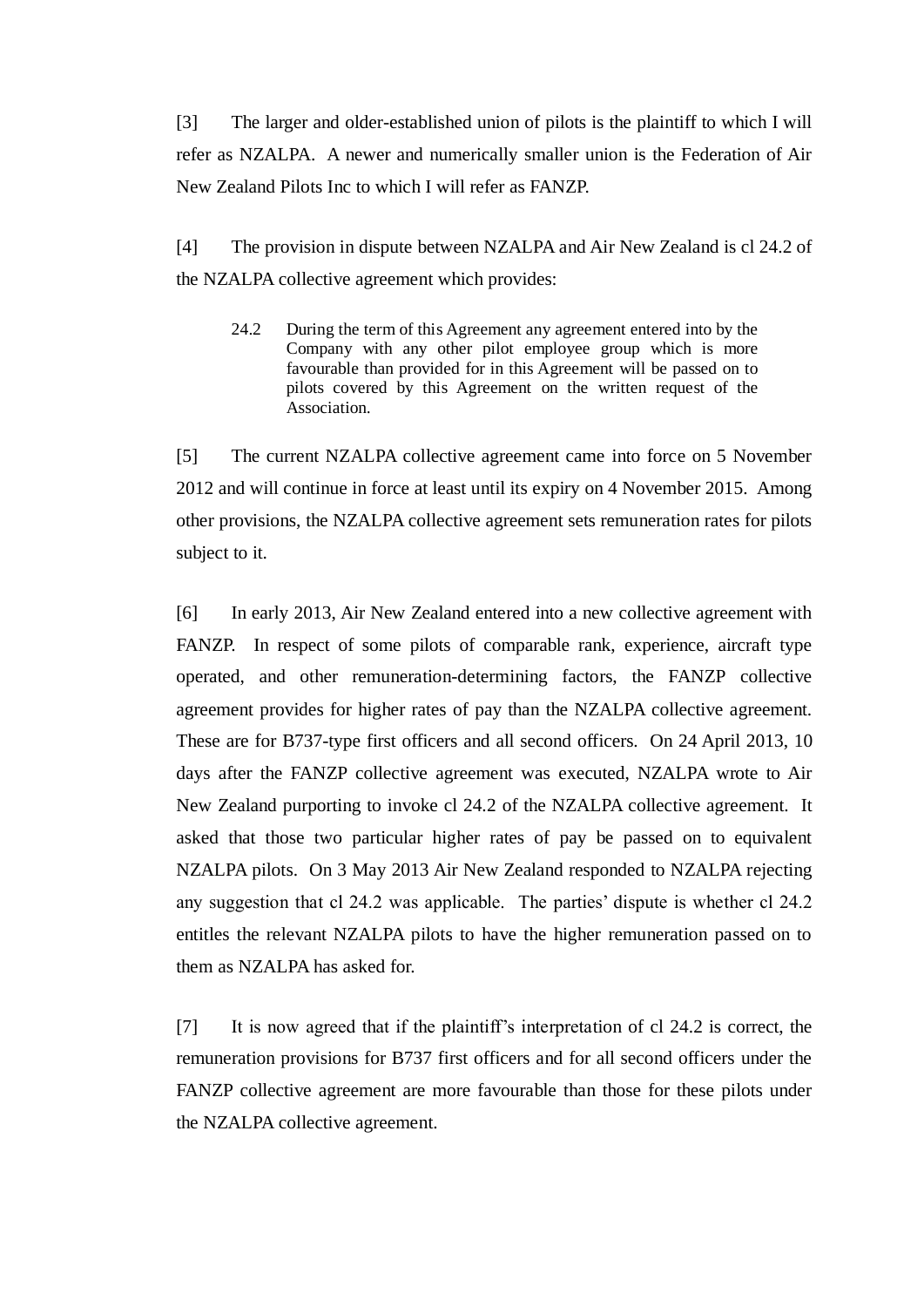### **The Employment Relations Authority's determination**

[8] The Authority decided the dispute in favour of Air New Zealand. The Air New Zealand case was that cl 24.2 meant that its entry into the FANZP collective agreement provided NZALPA the opportunity to "pick up the totality of the [FANZP collective agreement]" but not selected parts of it. $2$ 

[9] Analysing what the parties meant by the use of the words "any agreement" in cl 24.2, the Authority concluded that this was intended to be a reference only to a collective agreement, and then not to parts but, rather, to the whole of a collective agreement. The Authority concluded that the clause was plainly worded and that NZALPA's interpretation did "violence to the plain words of the relevant clause".<sup>3</sup>

## **Approach to interpretation**

[10] It is appropriate to record the Court's task in this dispute and the way that it should and should not go about settling it. It must not either substitute its subjective interpretation of what it thinks the parties may have agreed on, or approve an interpretation that the Court considers to be the fair or right thing to do in all the circumstances.

[11] The most recent, authoritative and binding statement of the Court's role in interpreting collective agreements is to be found in the judgment of the Court of Appeal in *Silver Fern Farms Ltd v New Zealand Meat Workers and Related Trade Unions Inc.*<sup>4</sup> The Court of Appeal referred to, and relied on, the judgment of the Supreme Court in *Vector Gas Ltd v Bay of Plenty Energy Ltd*<sup>5</sup> and a series of important decisions of the House of Lords (now the Supreme Court of England and Wales) and the New Zealand Court of Appeal over a long period. The Court acknowledged, however, that *Vector Gas* was concerned with the construction of a commercial agreement, and also noted that *Vector Gas* was concerned principally with the question whether evidence of negotiations leading to the agreement could

 $^{2}$  At [9].

 $3$  At [38].

<sup>&</sup>lt;sup>4</sup> Silver Fern Farms Ltd v New Zealand Meat Workers and Related Trade Unions Inc [2010] NZCA 317, [2010] ERNZ 317 at [32-[34].

<sup>5</sup> *Vector Gas Ltd v Bay of Plenty Energy Ltd* [2010] NZSC 5, [2010] 2 NZLR 444.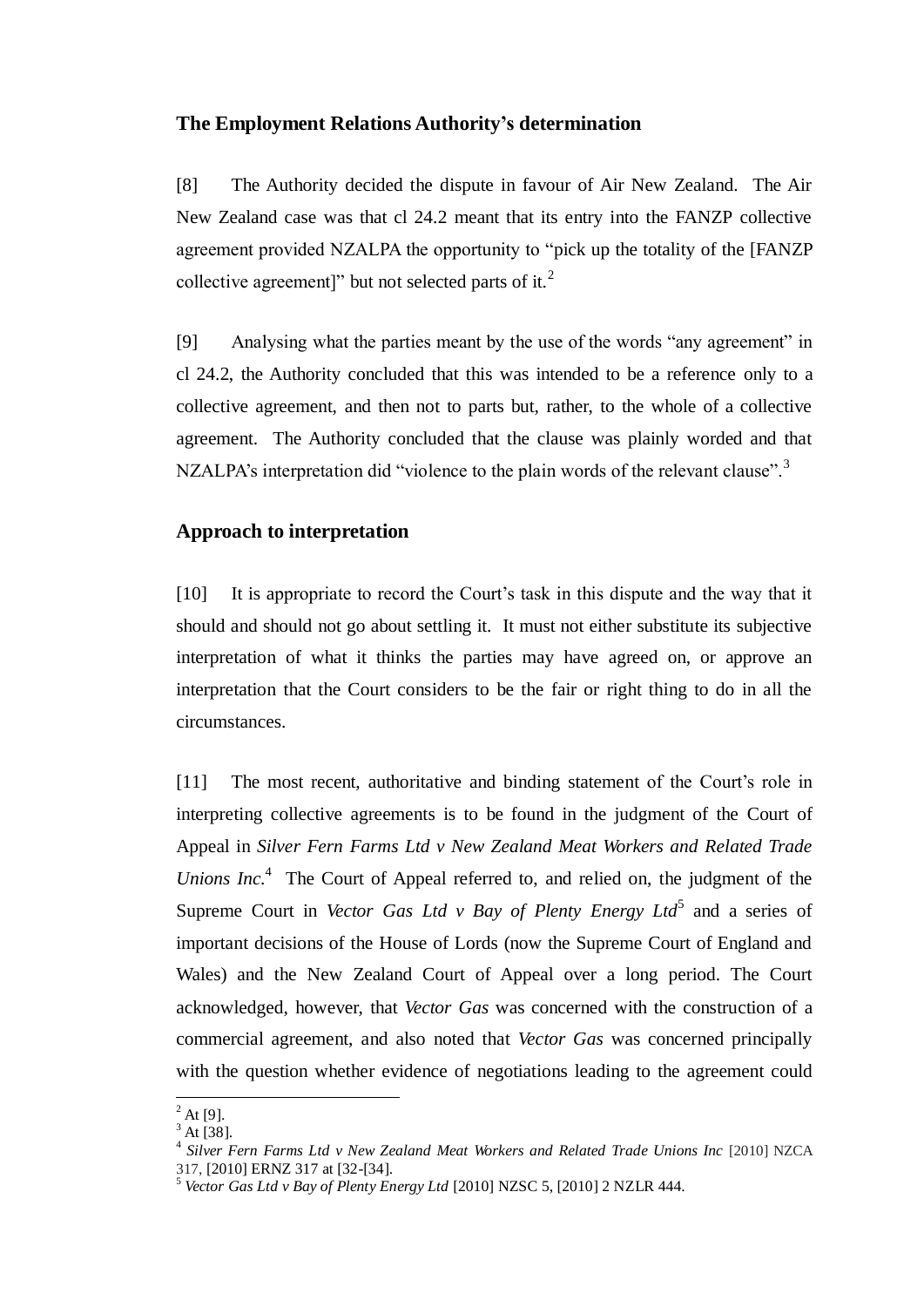be taken into account in its construction. That was not the position in *Silver Fern Farms,* although it was common ground between the parties in the Court of Appeal that it was permissible to consider prior instruments between the parties or their predecessors in construing the collective agreement.

[12] The Court of Appeal in *Silver Fern Farms* regarded as "helpful" the five principles of interpretation propounded by Lord Hoffman in *Investors Compensation*  Ltd v West Bromwich Building Society<sup>6</sup> the first of which was summarised by McGrath J in *Vector Gas* as follows:<sup>7</sup>

… interpretation of a commercial agreement is the ascertainment of the meaning it would convey to a reasonable person who has all the background knowledge which would reasonably have been available to the parties in the situation in which they were at the time of contract. The language the parties use is generally given its natural and ordinary meaning, reflecting the proposition that the common law does not easily accept that linguistic mistakes have been made in formal documents. The background, however, may lead to the conclusion that something has gone wrong with the language of an agreement. In that case the law does not require the courts to attribute to the parties an intention which they clearly could not have had. The natural and ordinary meaning should not lead to a conclusion that flouts business common sense.

[13] Tipping J in *Vector Gas* also noted:<sup>8</sup>

… generally speaking, issues of contractual interpretation arise in three circumstances: mistake; ambiguity; and special meaning. A mistake can represent either a drafting error or a linguistic error. Errors of this kind are primarily the subject of rectification. But a clear drafting or linguistic error, combined with equal clarity as to what was intended, can be remedied by way of interpretation, and in that respect context can and should be taken into account. An ambiguity arises when the language used is capable of more than one meaning, either on its face or in context, and the court must decide which of the possible meanings the parties intended their words to bear. A special meaning exists when the words used, even after the contractual context is brought to account, are linguistically still capable of only one meaning or are wholly obscure; but it is nevertheless evidence from the objective context that the parties, by custom, usage or agreement, meant their words to bear a meaning which is linguistically impossible (for example, black means white), or represents a specialised and generally unfamiliar usage.

<sup>&</sup>lt;sup>6</sup> Investors Compensation Ltd v West Bromwich Building Society [1998] 1 WLR 896 (HL).

 $^7$  At [61].

 $^8$  At [33].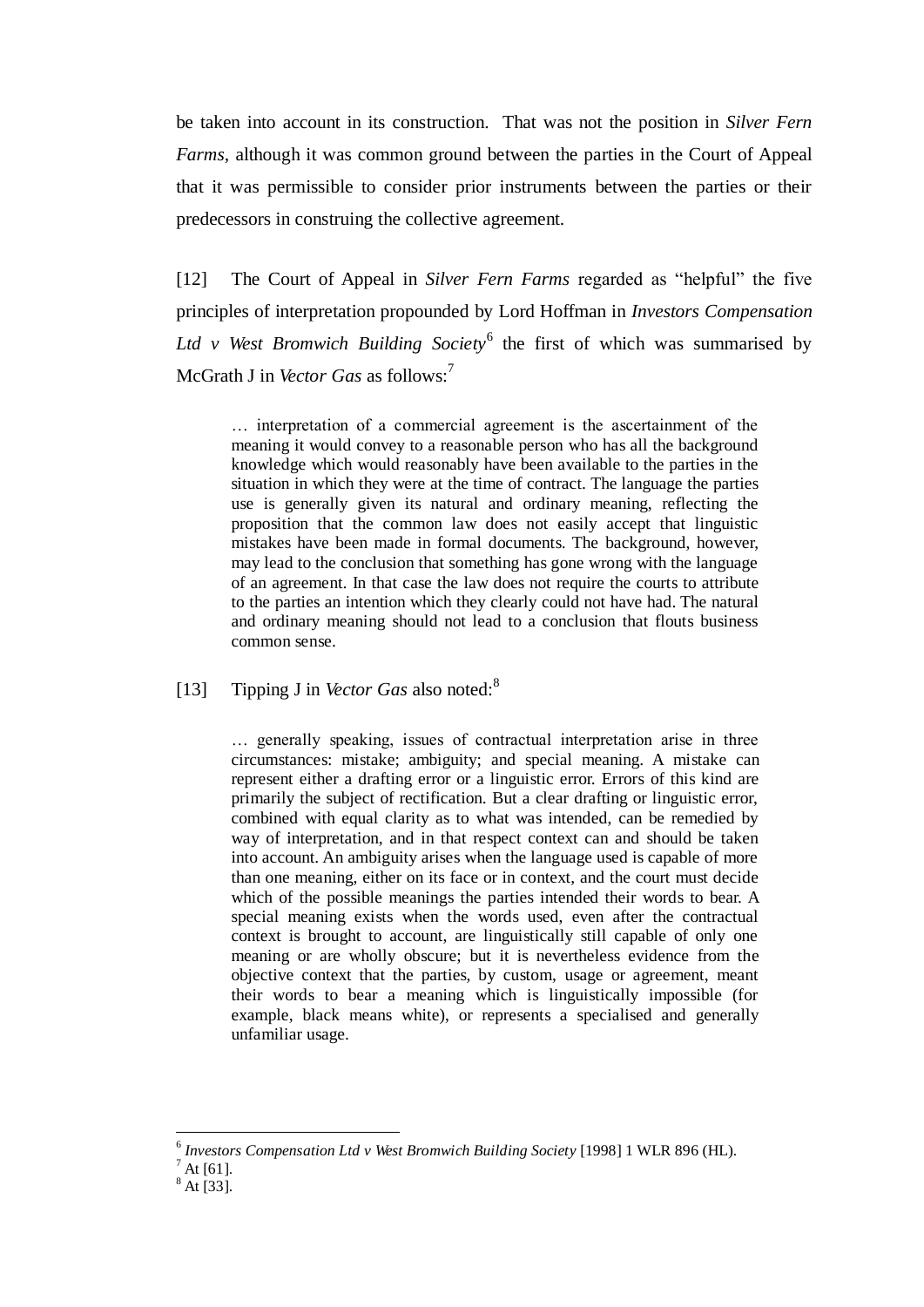[14] As the judgment of the Court of Appeal in *Silver Fern Farms* noted, *Vector Gas* and other cases were about the interpretation of commercial contracts in commercial litigation. I consider the distinction significant as this is a case about a collective agreement in employment law. Collective agreements are not contracts, at least in the traditional sense of the word. Nor are they "commercial" in the sense of regulating a relationship of seller and purchaser of goods or services in commerce. Collective agreements, as successors to collective contracts and awards, are rarely either generic or unique instruments. Rather, they represent the development of a particular employment relationship between an employer and a union over a long period, which is confirmed and altered from time to time in collective instruments which must and do expire and are renegotiated. So, not only must the Court consider the relevant context in which the parties agreed originally to what is now known as cl 24.2, but regard must also be had to its adoption and re-adoption in successor collective agreements which have been settled in evolving circumstances.

[15] For the most part, also, collective agreements are not drafted, negotiated and settled by practising lawyers, although there may sometimes be lawyer input into both the interpretation of existing terms and conditions and the wording of new provisions. In this case the clause at issue was drafted by a legally qualified and experienced employment adviser employed by the Union and was probably examined, albeit perhaps cursorily, by legal advisers to the employer, before agreement on it was reached.

[16] It is important also to acknowledge and be guided by the nature of the instrument being interpreted. A collective agreement is a statutory creature. Although it is entered into between an employer (or employers) and a union (or unions), its provisions for the most part do not govern an operative employment relationship on a day-to-day basis with that union or unions. Rather, the persons affected principally by a collective agreement's provisions (apart from the employer or employers), are employees who are or may become members of the signatory union or unions.

[17] Nor is a collective agreement, generally, a one-off contract. Rather, albeit with exceptions, collective agreements are instruments in a series of collective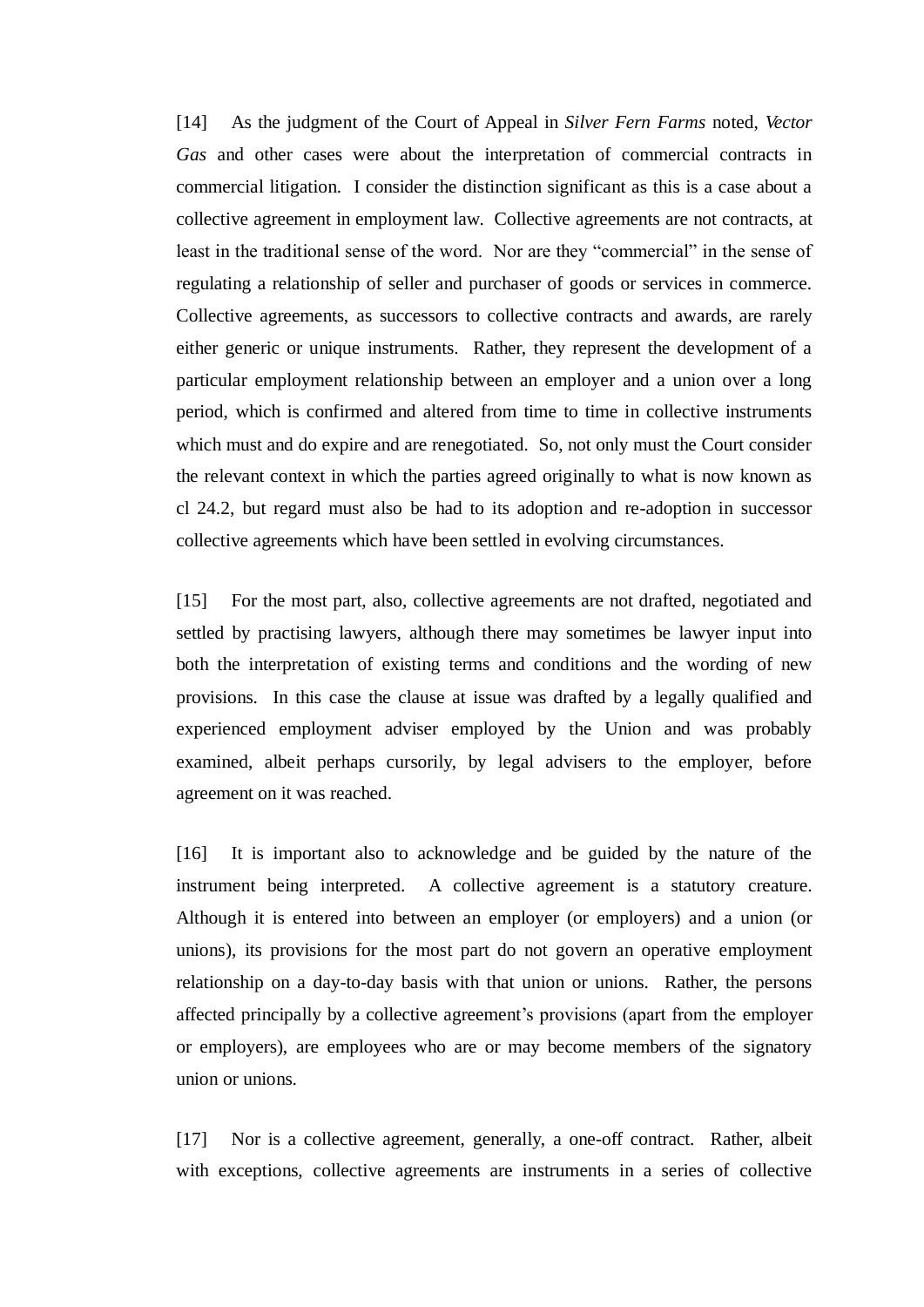instruments which allow for periodic changes to some of the terms and conditions of employment between employers and employees. That employment generally precedes and succeeds the life of each collective agreement.

[18] Collective agreements are not commercial contracts for the sale and purchase of goods or services between willingly contracting parties in a free marketplace. They are relational agreements which must comply with a significant number and range of statutory minima and exclusions. In many instances, especially in longstanding and highly unionised sectors such as commercial aviation, they are the product of compromise and opportunism.

[19] All of these factors give collective agreements a unique character. That uniqueness can and does extend both to collective agreements in a particular sector (for example, airline employment agreements) and to individual agreements in a sector or with the same employer.

[20] Parliament has left the responsibility for interpreting such agreements with specialist tribunals and courts, now the Employment Relations Authority and the Employment Court. As the Court of Appeal noted in *Silver Fern Farms*, that Court's jurisdiction does not extend to "a decision on the construction of any … collective employment agreement":<sup>9</sup> Particular care needs to be taken, therefore, in interpreting such agreements.

[21] The parties did not disagree substantially on the proper approach to interpreting the collective agreement. Rather, their divergence is on the result produced by the application of that methodology, explained most recently and authoritatively in the judgment of the Court of Appeal in *Silver Fern Farms.* The principles distilled from that judgment can be summarised as follows.<sup>10</sup>

Prior instruments between the parties or their predecessors may be  $\bullet$ considered.

<sup>9</sup> *Silver Fern Farms Ltd v New Zealand Meat Workers and Related Trade Unions Inc*, above n 3, at  $\frac{1}{22}$ , citing Employment Relations Act 2000 s 214(1).

At [26], [36] and [42].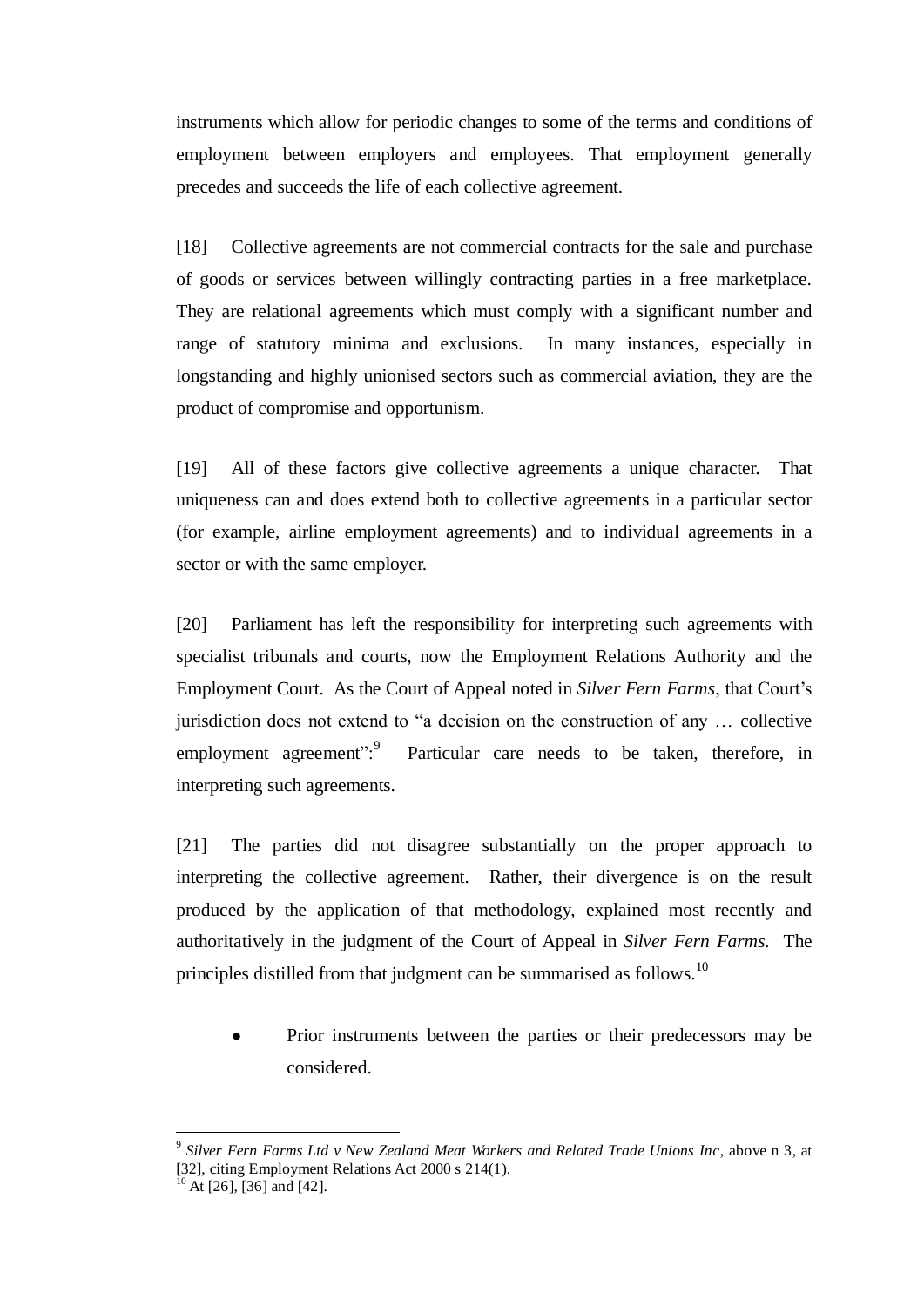- The Court's task is to ascertain the meaning that the agreement would convey to a reasonable person having the background knowledge reasonably available to the parties in the situation in which they were at the time of reaching agreement.
- The language used is generally to be given its natural and ordinary meaning, recognising that it is unusual and/or difficult to accept that linguistic mistakes may have been made in a formal document. Relevant background information may, however, lead to such a conclusion.
- In these circumstances, a court should not attribute to the parties an intention which they clearly could not have had.
- The natural and ordinary meaning of the words used should not lead to a conclusion that flouts employment relations commonsense.

[22] Taking the foregoing principles into account, I now set out the relevant evidence about cl 24.2 in the context of the collective agreement and on which I will base my interpretation.

# **Relevant background**

[23] NZALPA was, for a long time, the only union of airline pilots in New Zealand. It preceded in time the corporation now known as Air New Zealand Limited. During those past periods it had, as members, the vast majority of airline pilots in New Zealand. NZALPA was the union party to a long succession of awards, collective contracts, and collective agreements with Air New Zealand, its predecessors, and more latterly with its wholly-owned subsidiary companies that operate the Air New Zealand Link brand of regional airline services.

[24] FANZP (originally the Air New Zealand Pilots' Society) came into existence around 15 years ago as a union specifically for Air New Zealand pilots. It was established as an alternative to NZALPA and for a time there was a competitive and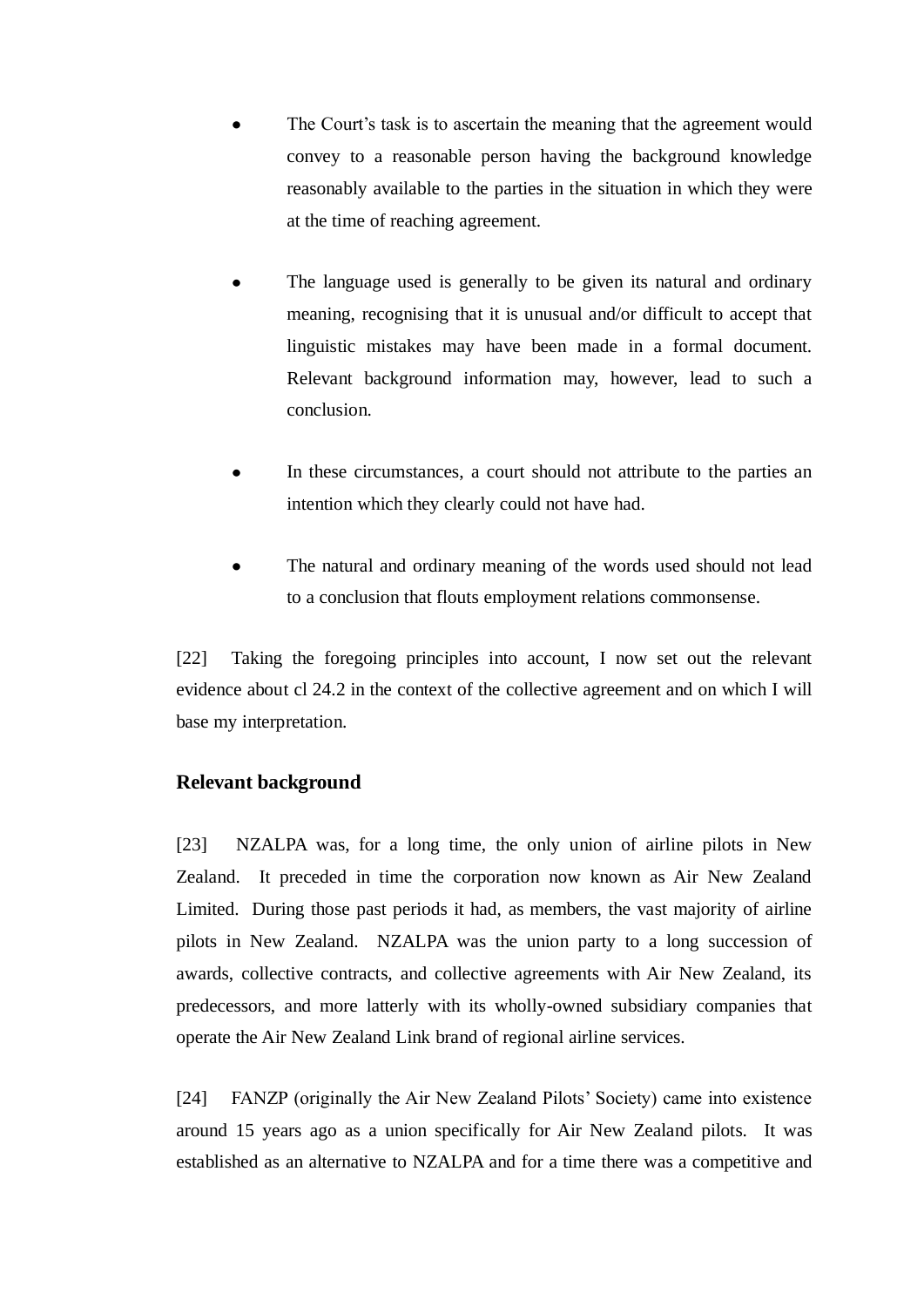sometimes conflicting relationship between the two unions. There was a perception on the part of NZALPA that Air New Zealand favoured FANZP over NZALPA. The former has survived although its membership has remained numerically smaller than NZALPA's.

[25] In the early years of the 21st century, there was a belief amongst some pilots that, in return for other productivity concessions by Air New Zealand pilots, those who were FANZP members could achieve higher remuneration than NZALPA pilots in materially identical circumstances. NZALPA feared that in these circumstances it would lose members to FANZP and wished to minimise that possibility.

[26] The last collective employment contract negotiated and ratified under the Employment Contracts Act 1991 between NZALPA and Air New Zealand expired on 13 March 2001. By then, the current (2000) Act was in force and applicable. On 12 March 2001 NZALPA notified Air New Zealand of its initiation of bargaining for a new collective agreement to be the successor to the about-to-expire collective contract. That initiation of bargaining was pursuant to s 42 of the 2000 Act. The negotiating parties met on 5 May 2001, although this was for preliminary purposes and no bargaining took place at that meeting. Plans were made to commence the actual negotiations over two days at the end of May 2001 but this did not take place until late June 2001.

[27] NZALPA's claims in bargaining which were presented to Air New Zealand on 25 June 2001 did not include initially what would become the subject of this case, cl 24.2. At the time, Air New Zealand was also bargaining with FANZP's predecessor, the Air New Zealand Pilots' Society, although in a separate process. The bargaining with FANZP concluded on about 3 August 2001 with agreement for a one year collective agreement. The duration and ease of the bargaining with FANZP were in sharp contrast to that with NZALPA. During bargaining with NZALPA, Ansett Australia, then a wholly-owned subsidiary of Air New Zealand, encountered severe financial and operational difficulties and eventually collapsed, resulting in a governmental financial bail-out of Air New Zealand. The events in the United States of America known colloquially as '9/11', together with fears about SARS/bird flu, significantly affected Air New Zealand's operational prospects and, also during the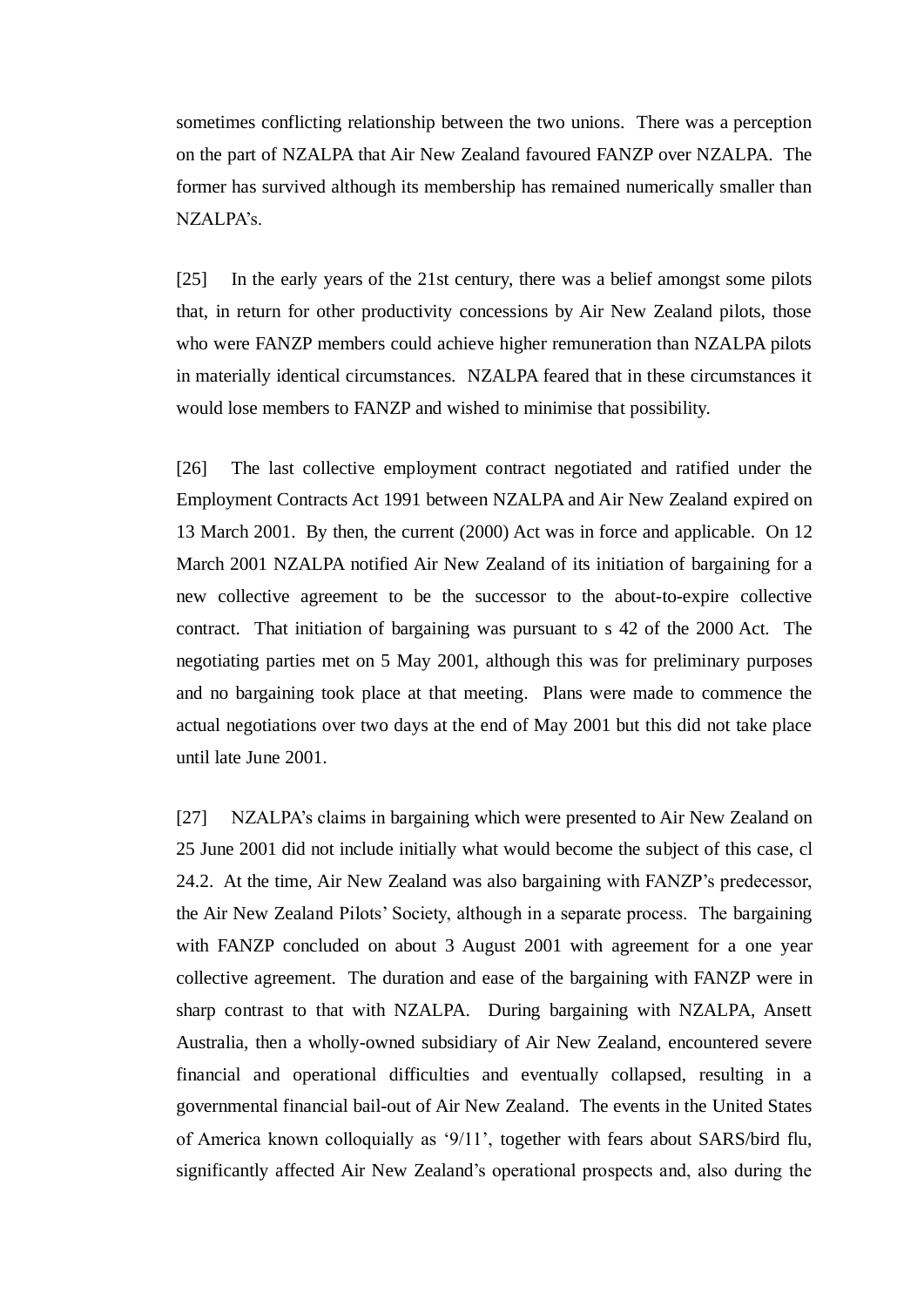course of the bargaining, the company appointed a new Chief Executive Officer. These events combined in a withdrawal by Air New Zealand of its commitments and offers in collective bargaining with NZALPA and they suspended temporarily all bargaining.

[28] When bargaining recommenced eventually in July 2002, NZALPA gave Air New Zealand notice of its intention to take strike action commencing on 19 July 2002 principally over issues of security of employment of its pilot members.

[29] By this time, also, FANZP's collective agreement was shortly to expire and collective bargaining with that union for a replacement collective agreement recommenced from about 25 July 2002.

[30] By then, late July 2002, NZALPA had become concerned that if it settled a collective agreement with Air New Zealand, the company could reach a subsequent agreement or agreements with FANZP providing for more advantageous terms and conditions of employment for pilots which would make membership of FANZP more attractive than of NZALPA and this could, in turn, undermine the plaintiff.

[31] Air New Zealand was then (in mid-2002) focused on plans for a recovery of its operations and wished strongly to eliminate the threat of strike action by the majority of its pilots (NZALPA members) which would have compromised those plans significantly. It is probably no exaggeration to say that Air New Zealand was then prepared to consider concessions which it might otherwise have dismissed out of hand, if that meant that pilot strike action was avoided.

[32] NZALPA then proposed the wording of what is now cl 24.2 and its inclusion in the parties' first collective agreement to be made under Employment Relations Act 2000 (the Act). It did so in an attempt to protect the terms and conditions of its Air New Zealand pilot members and, indirectly, its own membership strength, by seeking to have a ratchet arrangement included in its collective agreement. It intended that if, following settlement of its collective agreement, Air New Zealand entered into arrangements providing for more favourable terms and conditions of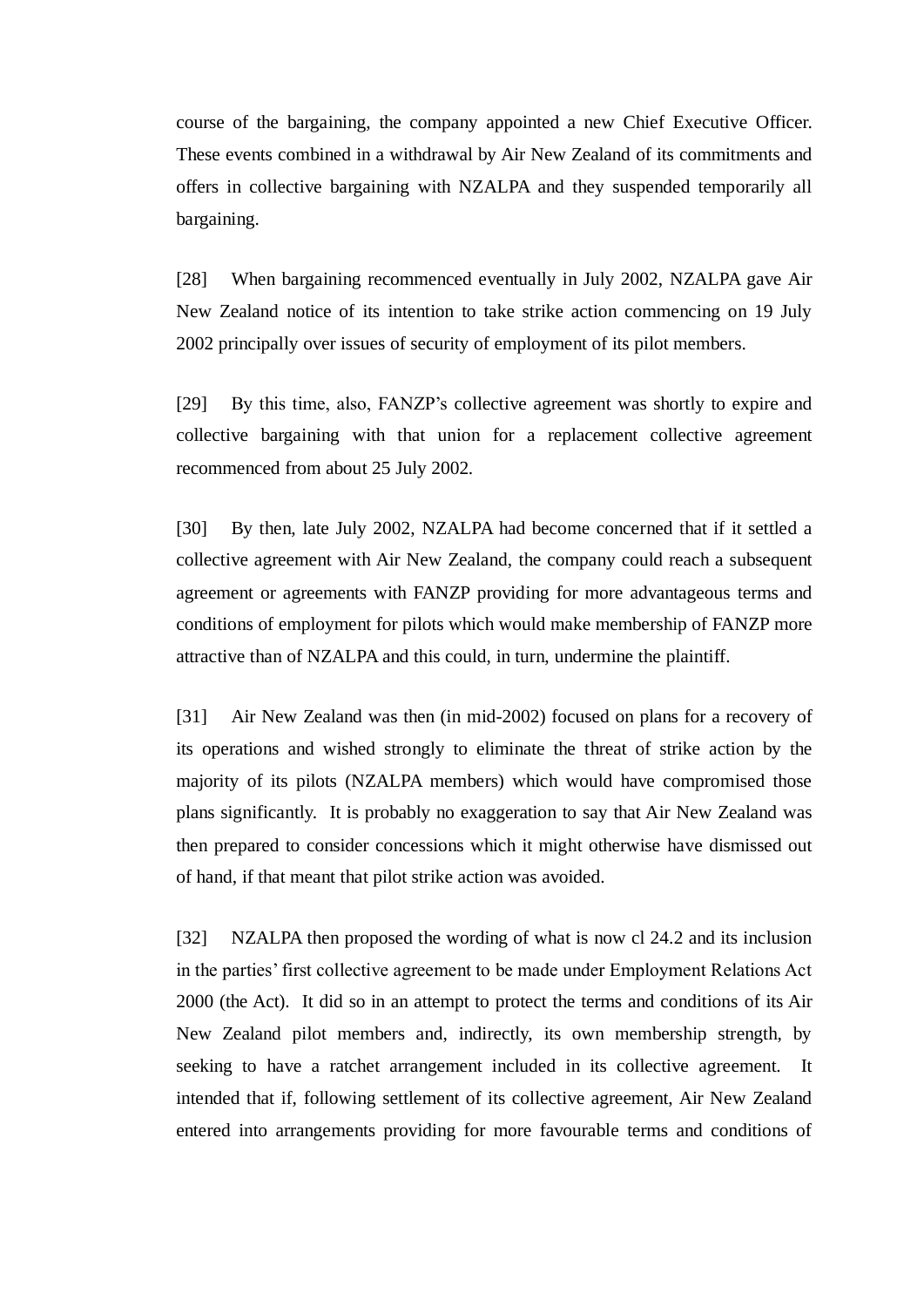employment than enjoyed by NZALPA pilots, those enhanced terms and conditions could be passed on to affected NZALPA members on request.

## **A mutual intention?**

[33] There was little or no negotiation about what is now cl 24.2's existence or contents, and no amendments to the clause as drafted by NZALPA. The parties agreed to its inclusion in their 2002 collective agreement. What is now cl 24.2 was agreed to on day 54 of the collective bargaining, 10 October 2002. Strike action by pilots was avoided by the settlement of the collective agreement including this clause. Clause 24.2 has continued effectively unamended in subsequent collective agreements between the parties and has not been the subject of any proposed change during those 10 or so years, or of any bargaining about its existence or content. It has not been the subject of interpretive litigation until now.

[34] Despite the particular facts of this case focusing on remuneration, cl 24.2 is broadly worded so that terms and conditions other than remuneration are potentially covered by it.

[35] There is no doubt that Air New Zealand bargaining representatives agreed to the inclusion of what is now cl 24.2 in the original and subsequent collective agreements without discussion, negotiation or change. The controversial issue is the meaning to be ascribed to that clause.

#### **Micro-analysis of cl 24.2**

[36] Although the meaning of cl 24.2 must be ascertained both as a whole and in the context of the collective agreement in which it appears, it is useful, as part of that exercise, to break it down into its various components, even if only to identify which interpretations of them are in issue and which are agreed.

[37] First come the opening words: "During the term of this Agreement ...". It was common ground that this refers to the stated duration of the NZALPA collective agreement. Whether that includes its potentially statutorily extended duration under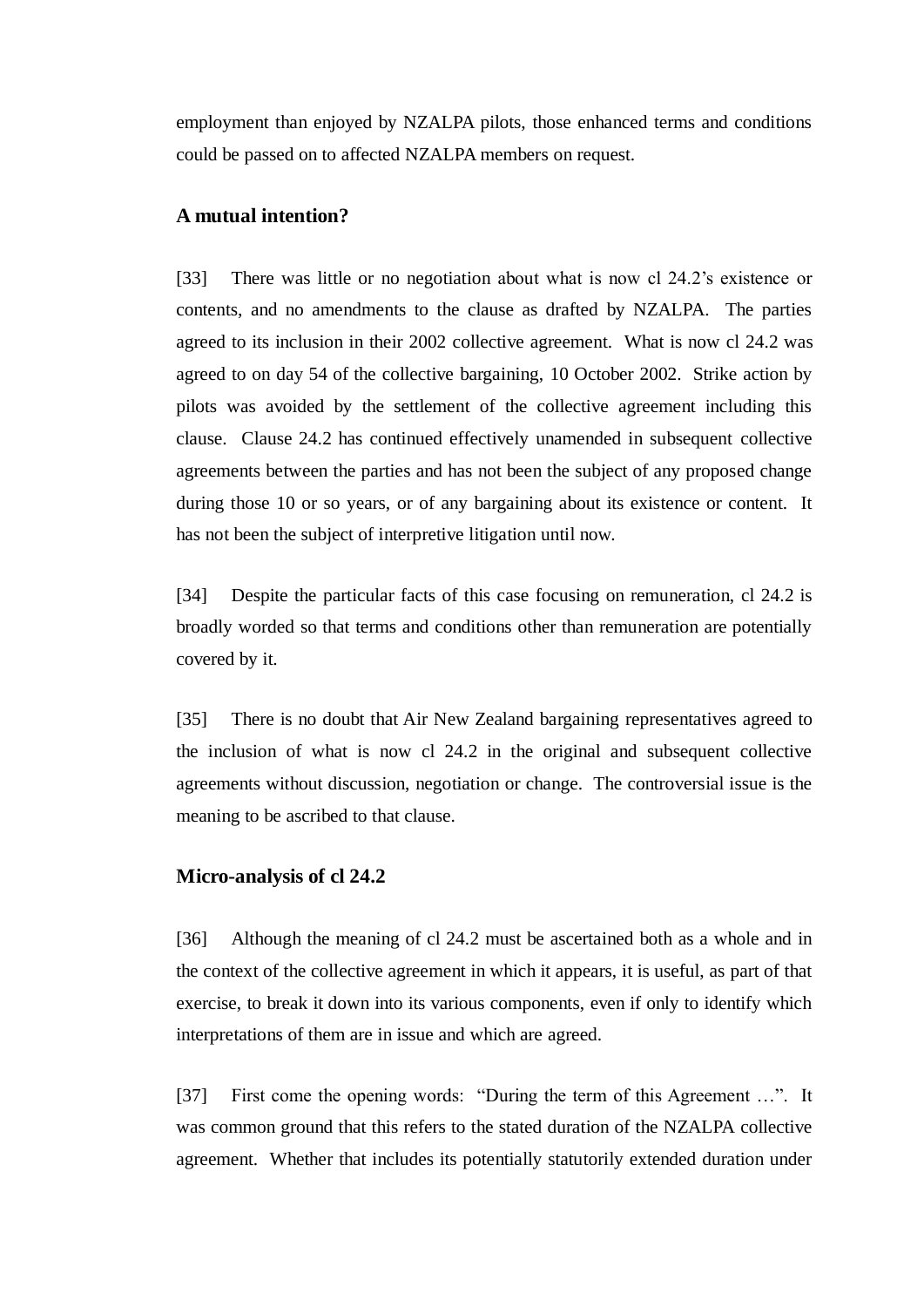s 53 was not addressed in argument but does not need to be decided because that point has not yet been reached.

[38] Next are the words "... any agreement ...". The defendant's case is that this is a term of art meaning a collective agreement under the Act. The plaintiff's case is for a broader interpretation of those words meaning more generally any agreement that may be reached between persons in employment relationships. It is common ground between the parties that "any agreement" can encompass a collective agreement but, that being so, the parties are also at odds about whether such a collective agreement means the undivided whole of such an agreement (the defendant's case) or any of a collective agreement's constituent provisions (the plaintiff's case).

[39] Next is the phrase "… entered into by the Company with any other pilot group …". Again it is common ground that this includes another union (including specifically in this case FANZP) but there is no consensus whether the phrase may mean other groups such as non-unionised pilots (as a group) who the evidence suggests are all on materially identical individual employment agreements with Air New Zealand. That is a hypothetical argument in this case because FANZP is agreed to be "another pilot group".

[40] The next phrase in sequence is "... which is more favourable than provided for in this Agreement …". It is now common ground that favourability is to be determined from an employee perspective. That is, that it provides better or more generous terms and conditions of employment to employees than were previously enjoyed by them. In particular, it is agreed that greater employee remuneration per se is "more favourable".

[41] Penultimately, there is the phrase "... will be passed on to pilots covered by this Agreement …". The plaintiff's case is that the words "passed on" means the provision of those more favourable terms and conditions of employment to such pilots as are identified by NZALPA, whose employment is governed by the NZALPA collective agreement. That is to be contrasted with Air New Zealand's interpretation of these words which is that the FANZP collective agreement, in its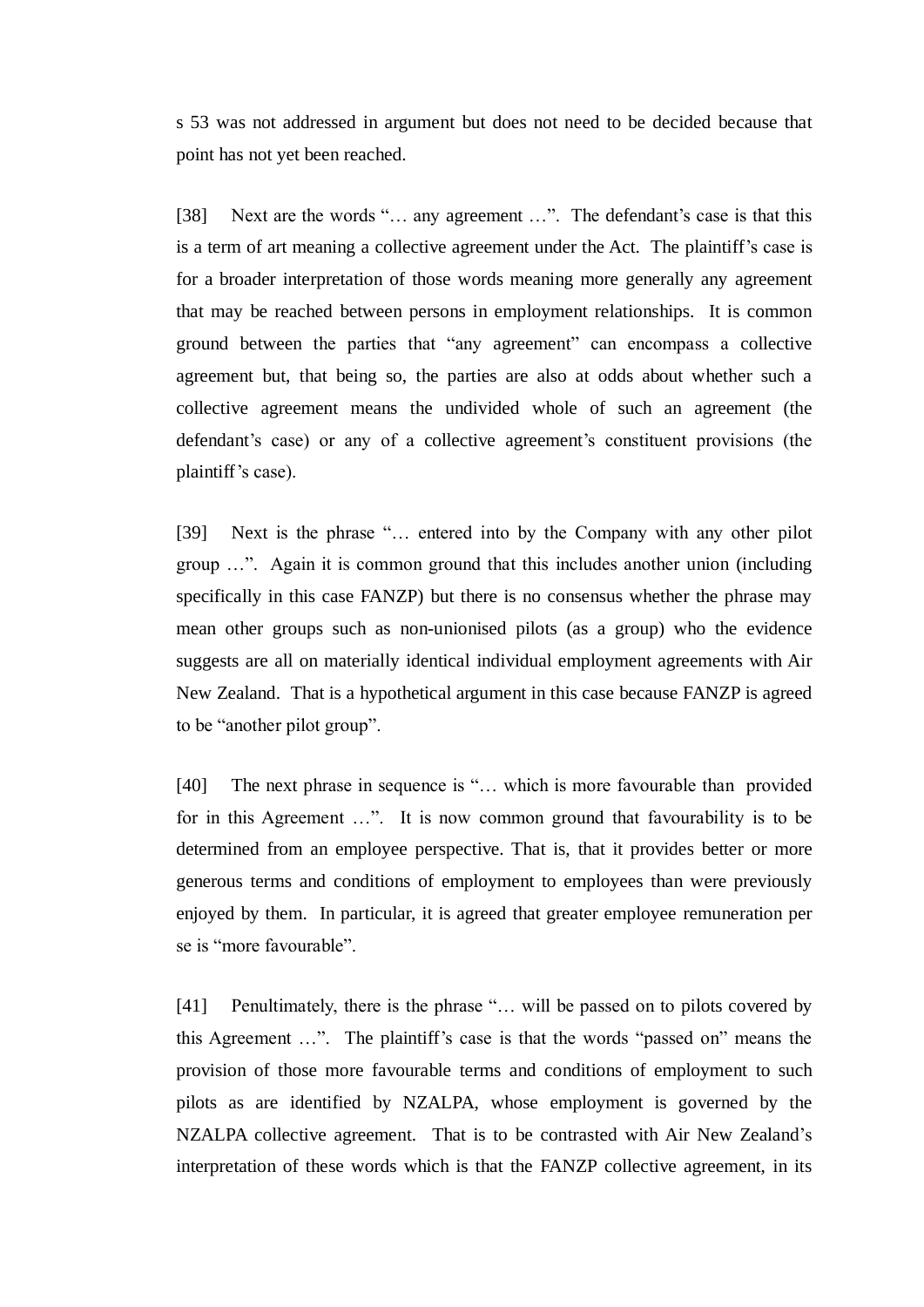entirety, is to become the collective agreement applicable to all pilots covered currently by the NZALPA collective agreement. Again, "this Agreement" refers to the current NZALPA collective agreement.

[42] Finally, the phrase "... on the written request of the Association" is selfevident and non-controversial. It is common ground that a written request of Air New Zealand by NZALPA will trigger whatever the Court determines is the obligation on Air New Zealand when so notified.

#### **The FANZP collective agreement**

[43] Next is the evidence about the 2013 FANZP collective agreement. This portion of the evidence focuses on questions of greater favourability of terms and conditions of employment. The defendant was at pains to portray the FANZP collective agreement of 2013 as "a total package deal". This was in the sense that changes to the predecessor FANZP 2011 collective agreement reflected both benefits claimed by that union for its members, and concessions by the union to Air New Zealand's claims.

[44] The benefits now sought by NZALPA to be passed on to its members were claims made in collective bargaining by FANZP but were only agreed to by Air New Zealand in return for a package of concessions agreed to by FANZP, some of which were regarded by those parties as being advantageous for Air New Zealand. The evidence establishes that Air New Zealand would not agree to the remuneration increases for B737 first officers and second officers claimed by FANZP (and now claimed as an entitlement for its members by NZALPA) unless and until Air New Zealand's claims (which might be described as claw-backs or new provisions which would increase its revenue and decrease its costs) were agreed to by the FANZP negotiators in bargaining. More specifically, the evidence is that remuneration increases for B737 first officers and all second officers came at a cost to other more senior FANZP member pilots who may otherwise have expected to receive a greater increase in their percentage remuneration improvement.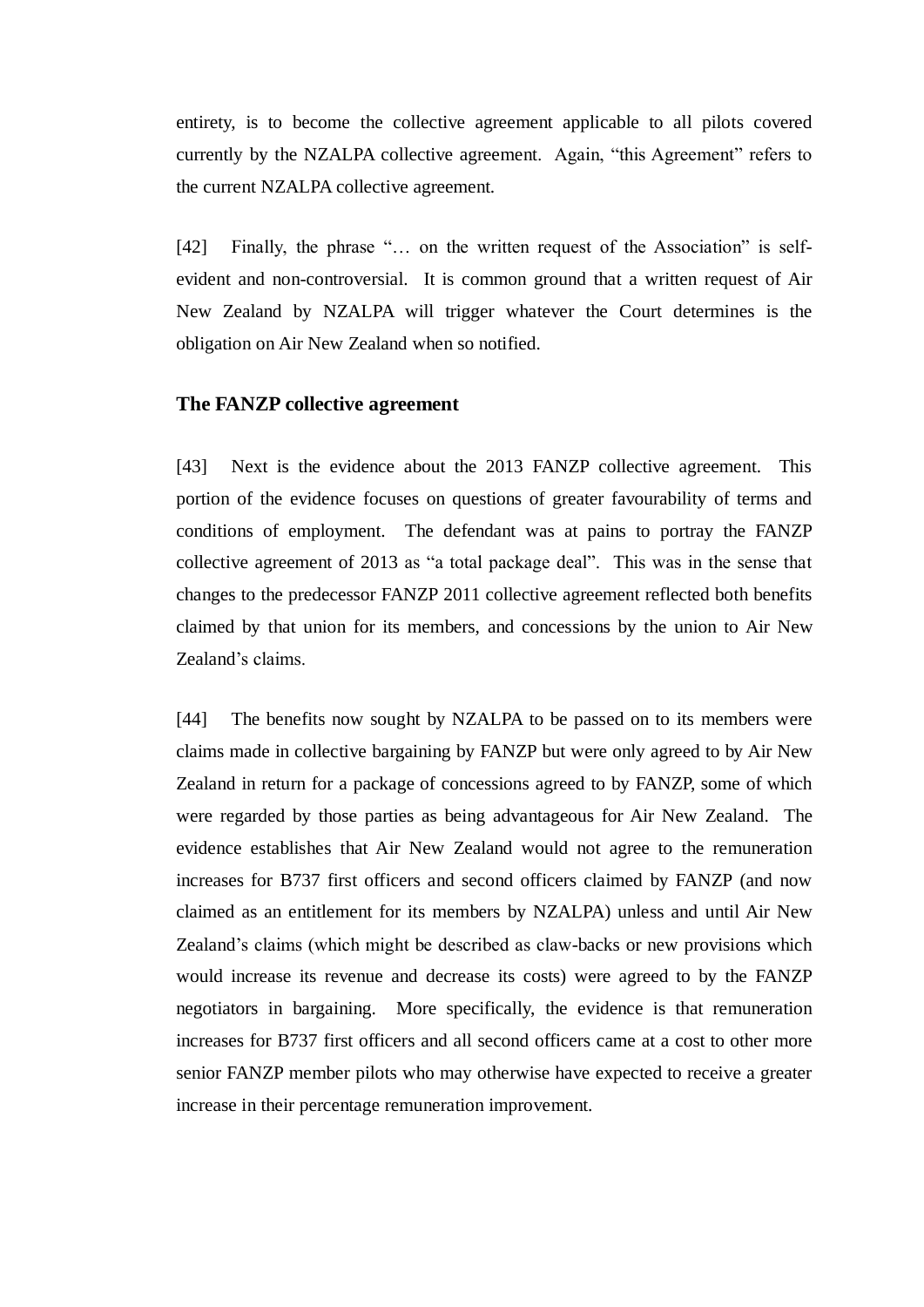[45] This was recorded in cl 13.1 of the FANZP collective agreement which states: "The rates of remuneration and changes thereto are in consideration for and conditional on the totality of the changes agreed to in this Collective Employment Agreement ."

[46] For example, FANZP captains on comparable aircraft types received a 2 per cent remuneration increase, lower than the 2.8 per cent increase that NZALPA had negotiated for its captain members in 2012. Although this concession was not a direct or sole trade-off for the 12.6 per cent remuneration increase for B737 first officers and all second officers under the FANZP collective agreement, it was one element of that trade-off.

[47] The defendant's unchallenged evidence discloses other gains and concessions made by Air New Zealand in its FANZP collective bargaining which it says were constituent elements of the "package" which included its agreement to significant remuneration increases for B737 first officers and all second officers. Without lengthening the judgment by recounting all these achievements and concessions in detail, they included such things as:

- the removal of probationary periods (to the advantage of FANZP members);
- an undertaking by FANZP that it and its members would not take legal proceedings in relation to the disputed interpretation of a meal allowance clause (to Air New Zealand's advantage);
- the inclusion of a special scheduling agreement for Auckland-Rarotonga services allowing Air New Zealand to reposition pilots in either direction on this sector (to the defendant's advantage);
- agreement with FANZP to give Air New Zealand access to flight data (to the defendant's advantage by aligning current NZALPA practice);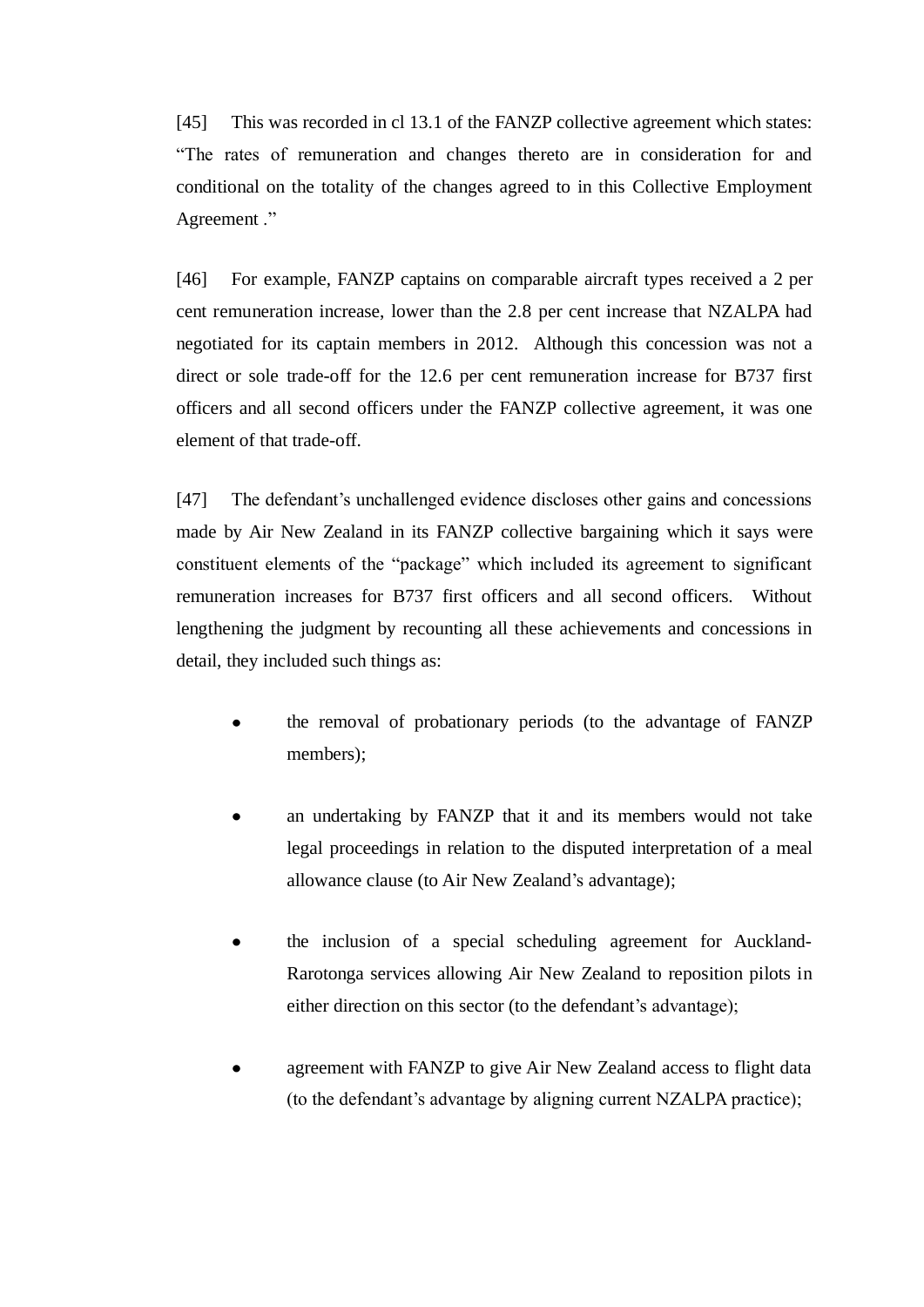- increasing destination-prohibition notification periods (to Air New Zealand's advantage by aligning with current NZALPA practice);
- allowing discretionary appointment of standards pilots (to the defendant's advantage although not implementable practicably without NZALPA agreement);
- $\bullet$ increasing pilots' roster window hours and outliers' numbers (to Air New Zealand's benefit although not implementable practicably without NZALPA agreement);
- greater flexibility of transfers and secondment to overseas bases, limits to numbers of management pilots assignable by fleet other than on the basis of seniority, and removal of a numerical cap on management pilots able to operate out of seniority (to the defendant's advantage but in the last respect, inconsistently with NZALPA pilot practice) and so not yet implementable;
- removal of what are known as 35/7 flying hour restrictions (to Air  $\bullet$ New Zealand's advantage);
- loosening of time restrictions for flight simulator training at night (NZALPA pilots can only be required to do so after 10 pm or by ad hoc individual agreement); and
- allowing preliminary employment investigations (arguably an Air New Zealand gain).

[48] The defendant's case lists a number of other similar examples of gains and concessions (from Air New Zealand's viewpoint) including duty travel standards, commuting and staff transport, and consecutive-night Perth operations.

[49] Whilst some of these other concessions and gains may be related directly or even indirectly to the work performed by B737 first officers and all second officers,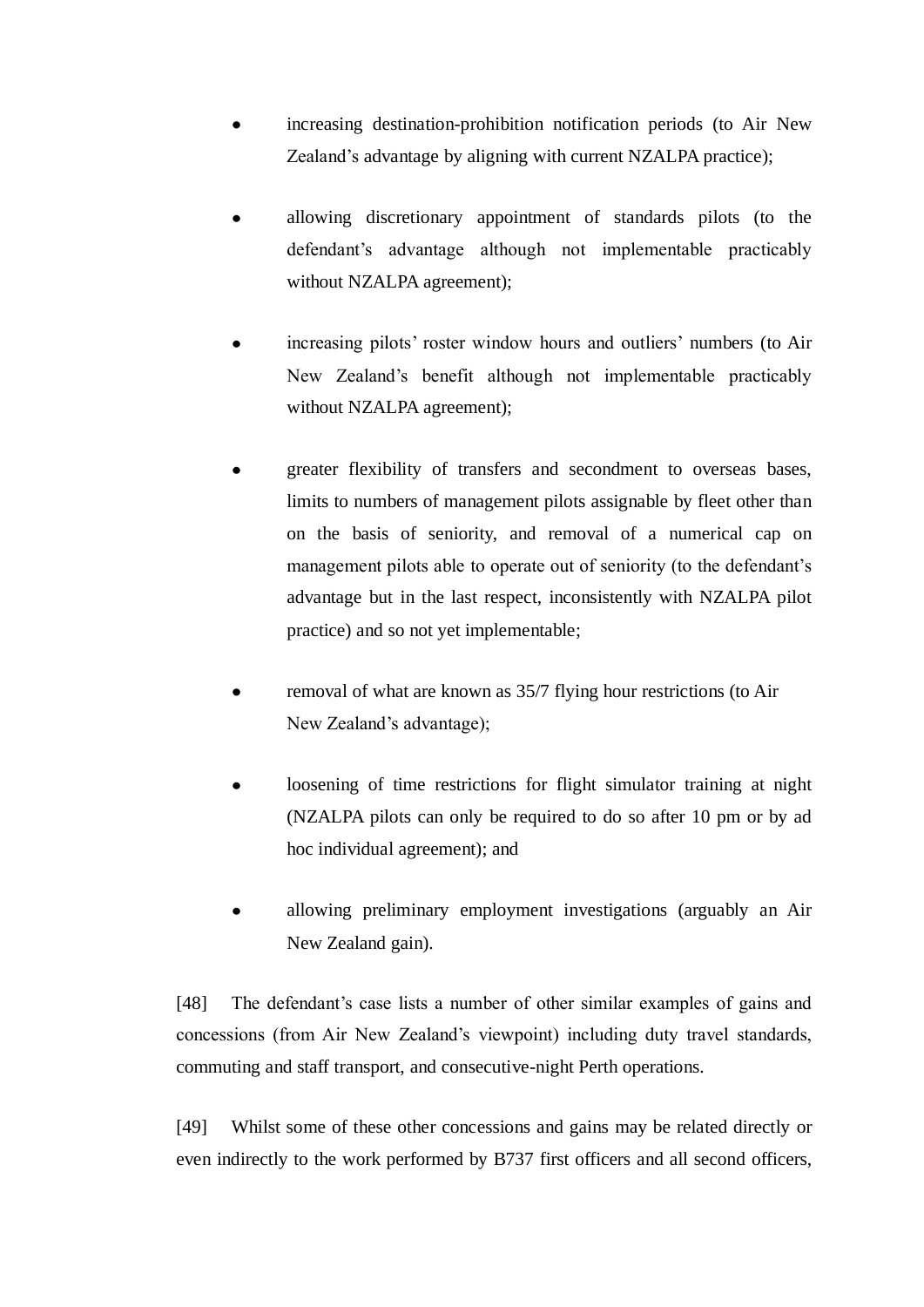a substantial number of them either do not affect those particular pilots any more or less than any other pilots, or may be unrelated at all to those FANZP pilots who benefited significantly in percentage salary increases. One example of that phenomenon would be the changes affecting management pilots, none of whom are B737 first officers or second officers.

[50] What this evidence does show, however, is that in 2013 the FANZP collective agreement was regarded by Air New Zealand as a package deal. In return for increased remuneration for some pilot groups, the company was able to achieve a number of operational efficiency gains, the monetary benefit from which was regarded by it as offsetting or at least compensating in part for the increased costs of employing FANZP B737 first officers and second officers.

[51] I understood Air New Zealand's evidence about the nature of the 2013 FANZP collective agreement to have been led to persuade the Court that it would be unrealistic to deal with the remuneration increases for the two particular pilot groups in isolation from other terms and conditions of that collective agreement which might be considered, individually, as advantageous or disadvantageous to individual employees. I accept that this was the nature of the 2013 FANZP collective agreement although there is no evidence that this was so at the time what is now cl 24.2 was agreed to originally. If the defendant's case is that cl 24.2 should be interpreted in accordance with the "package deal" nature of the 2013 FANZP collective agreement, then I do not agree. The 2013 FANZP collective agreement was negotiated and settled against the background of cl 24.2 and not vice versa. Put another way, Air New Zealand structured, or agreed to the structuring, of the 2013 FANZP collective agreement in the knowledge of the existence of cl 24.2, and with the risk of an adverse interpretation of that clause. The answer to Air New Zealand's problem now is not to re-interpret cl 24.2 to suit the nature of the 2013 FANZP collective agreement but is, rather, to re-negotiate cl 24.2 when the NZALPA collective agreement expires.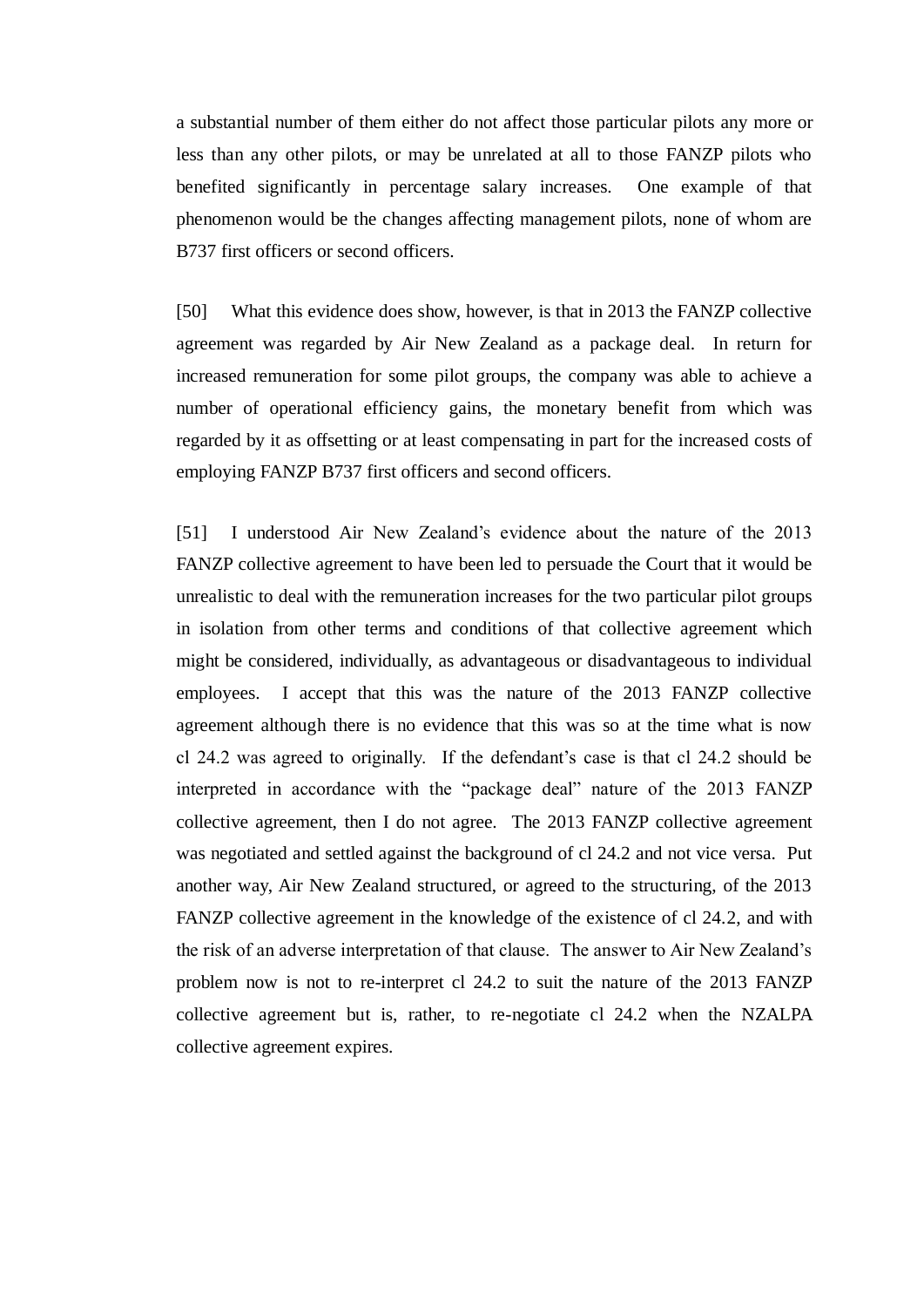## **The defendant's interpretation of cl 24.2**

[52] As decided by the Authority, at the heart of Air New Zealand's case is that the use of the words "any agreement" means any collective agreement in its entirety, but not any selected parts of it.

[53] I have been left in no doubt that this is not what the parties in 2002 intended then cl 24.3, now cl 24.2, to mean, so that the Authority's determination cannot be correct. It was, with respect, an unrealistic conclusion at odds with the context of, and circumstances surrounding, the parties' initial adoption of what is now cl 24.2 and its subsequent re-adoption in successor collective agreements. That is not to say that the correct interpretation is the absolutely plain and indisputable one advanced by NZALPA. However, I do not agree with the Authority's statement that the plaintiff's interpretation did "violence to the plain words of the relevant clause". It does not. Both interpretations contended for by the parties are at least tenable because of the unclear wording of the clause, but in the final analysis the defendant's interpretation is sufficiently improbable that it must be discounted. The plaintiff's interpretation is preferable in the context in which the clause was agreed upon, originally and subsequently.

[54] When what is now cl 24.2 was first included in a collective agreement between these parties, the only other union representing pilots (and therefore capable in law of entering into another collective agreement with the company) was the Air New Zealand Pilots' Society, later renamed FANZP. There was, at that time, a particularly competitive relationship between the two unions which descended into hostility from time to time. Cases heard by this Court at that time illustrated this. They include *Julian v Air New Zealand Ltd*.<sup>11</sup> NZALPA did not want its opponent to settle terms and conditions of employment for its members that were more favourable to pilots than NZALPA's.

[55] Both the initiative for what was to become cl 24.2, and its content, emanated from NZALPA. It is therefore so unlikely that NZALPA would have proposed a term that could have negated completely its collective agreement with Air New

1

<sup>&</sup>lt;sup>11</sup> Julian v Air New Zealand Ltd [1994] 2 ERNZ 612. See the first full paragraph on p645.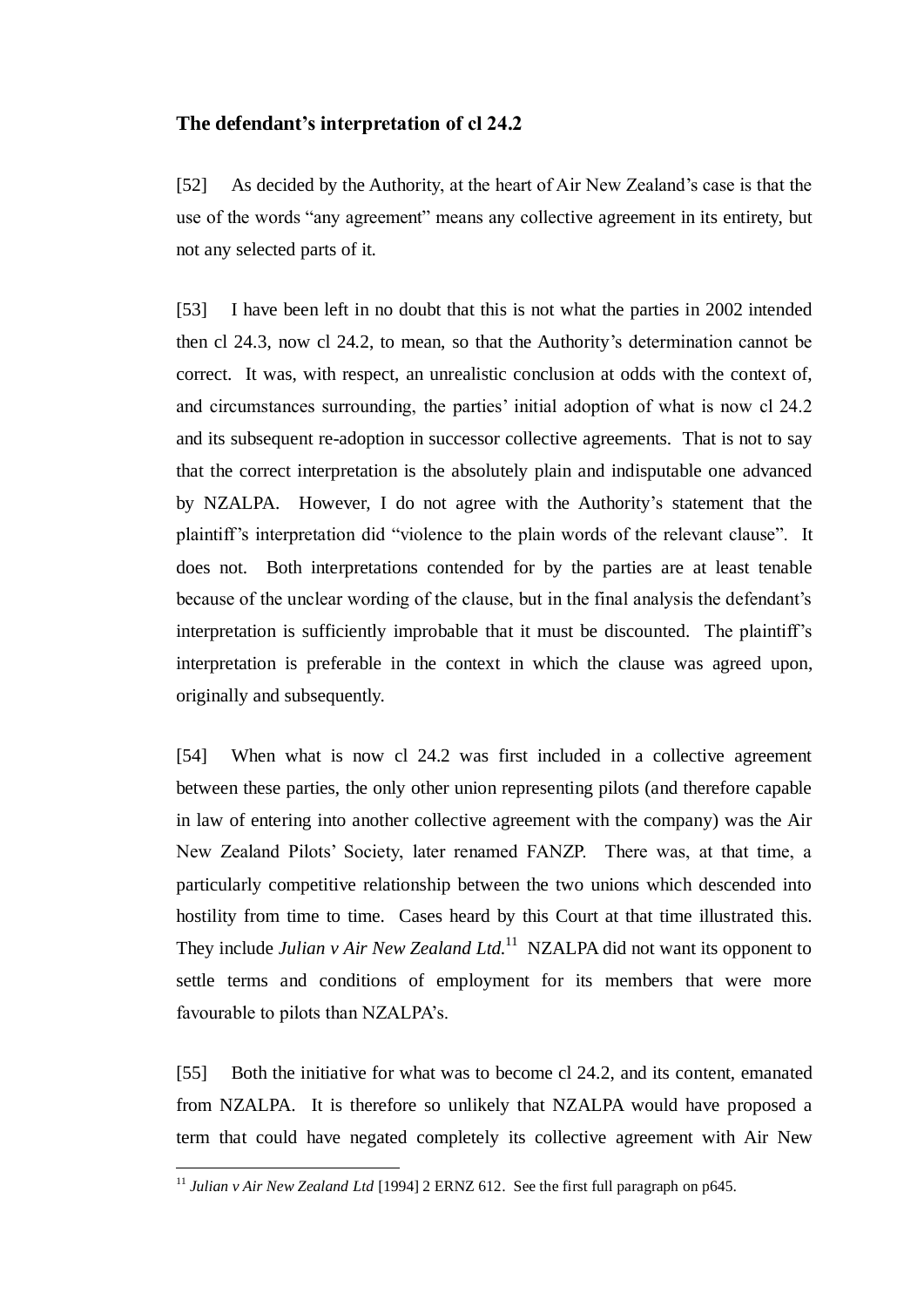Zealand (the potential consequence in practice of the defendant's interpretation of cl 24.2), that Air New Zealand's position cannot be right. Not only is the defendant's position generally so improbable, but the NZALPA interpretation is supported independently.

[56] The following factors favour the plaintiff's interpretation rather than the defendant's about the question whether individual terms and conditions can be passed on upon request (the plaintiff's position) or whether it can only be the whole of a collective agreement (the defendant's position and the Authority's conclusion).

# **The words used in cl 24.2**

[57] The phrase in cl 24.2 "... which is more favourable than provided for in this Agreement …" uses the word "in" rather than, for example, the word 'by'. The use of the word "in" tends to suggest that individual terms or conditions found "in" the agreement (and which is or are more favourable) may be the subject of a request to pass on. Had the phrase '… provided for by this Agreement …', for example, been used, this would have favoured the defendant's interpretation that it is the whole of "any agreement" (meaning any collective agreement) which may be the subject of a request to pass on.

#### **Constraints on passing on**

[58] It is correct, as Mr Harrison QC submitted, that when what was to become cl 24.2 was first proposed and agreed to, the Act did not make provision for breaches of good faith or the undermining effects on an existing collective agreement, of subsequent negotiations or agreements reached in subsequent collective bargaining with another union. Sections 59A-59C, which address the undermining of collective bargaining or a collective agreement, were not introduced into the Act until an amendment took effect on 1 December 2004. However, this is not a strong argument in favour of the plaintiff's interpretation of cl 24.2 and certainly not a determinative factor.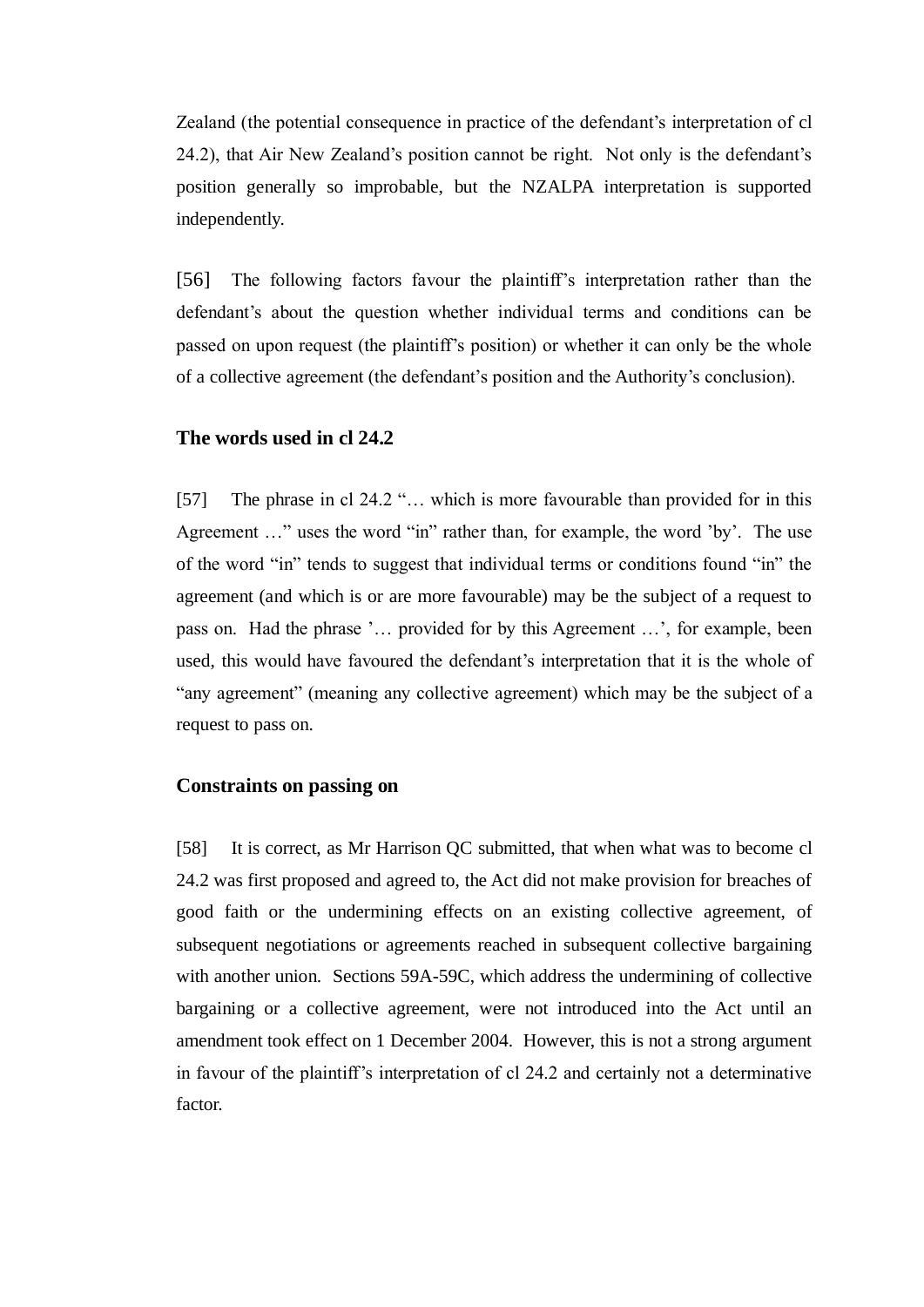#### **The 'business commonsense' case for the plaintiff**

[59] Between [44] and [45] of the Authority's determination, it upheld the defendant's argument of the "business common sense" of its interpretation of cl 24.2. That focused on what the Authority concluded would be the consequences in practice in an exercise that it described as "*"cross checking"* its conclusions by reference to business common sense".<sup>12</sup> The Authority was persuaded by Air New Zealand's interpretation and concluded:<sup>13</sup>

…As Air New Zealand said, it entered into complete bargains with FANZP and with NZALPA and each of them was a bargain which resulted from each party making concessions in order to gain benefits and it was simply not sensible, in a business sense, to contemplate a situation where an employer would willingly agree to increasing its costs in the unquantifiable way that would result if NZALPA's interpretation were to be preferred.

[60] The Authority reasoned that: $^{14}$ 

This is because no matter how well the airline planned and budgeted, it could never accurately estimate what numbers of staff would seek to exercise their option of picking up some of the provisions in the alternative collective employment contract. Not only is it impossible to predict the number of staff who would make the election but it is also impossible to predict how much the cost would be because staff making the election to pick up some provisions from the alternative document might decide to take some but not all of the alternative provisions, thus further complicating the position. …

[61] The Authority accepted the employer's case that a consequence of NZALPA's interpretation would be that the airline would carry an unquantifiable contingent liability on an open-ended basis. By this I understand it to mean the defendant is unlikely to have agreed to leave uncertain its costs of complying with the NZALPA collective agreement, in the event that it subsequently agreed more favourable terms and conditions of employment for other employees. This argument was not at the forefront of the defendant's case in this Court, but because the Authority considered

<sup>12</sup> *New Zealand Air Line Pilots Association Inc (NZALPA) v Air New Zealand,* above n 1, at [44].

 $^{13}$  At [44].

 $^{14}$  At [45].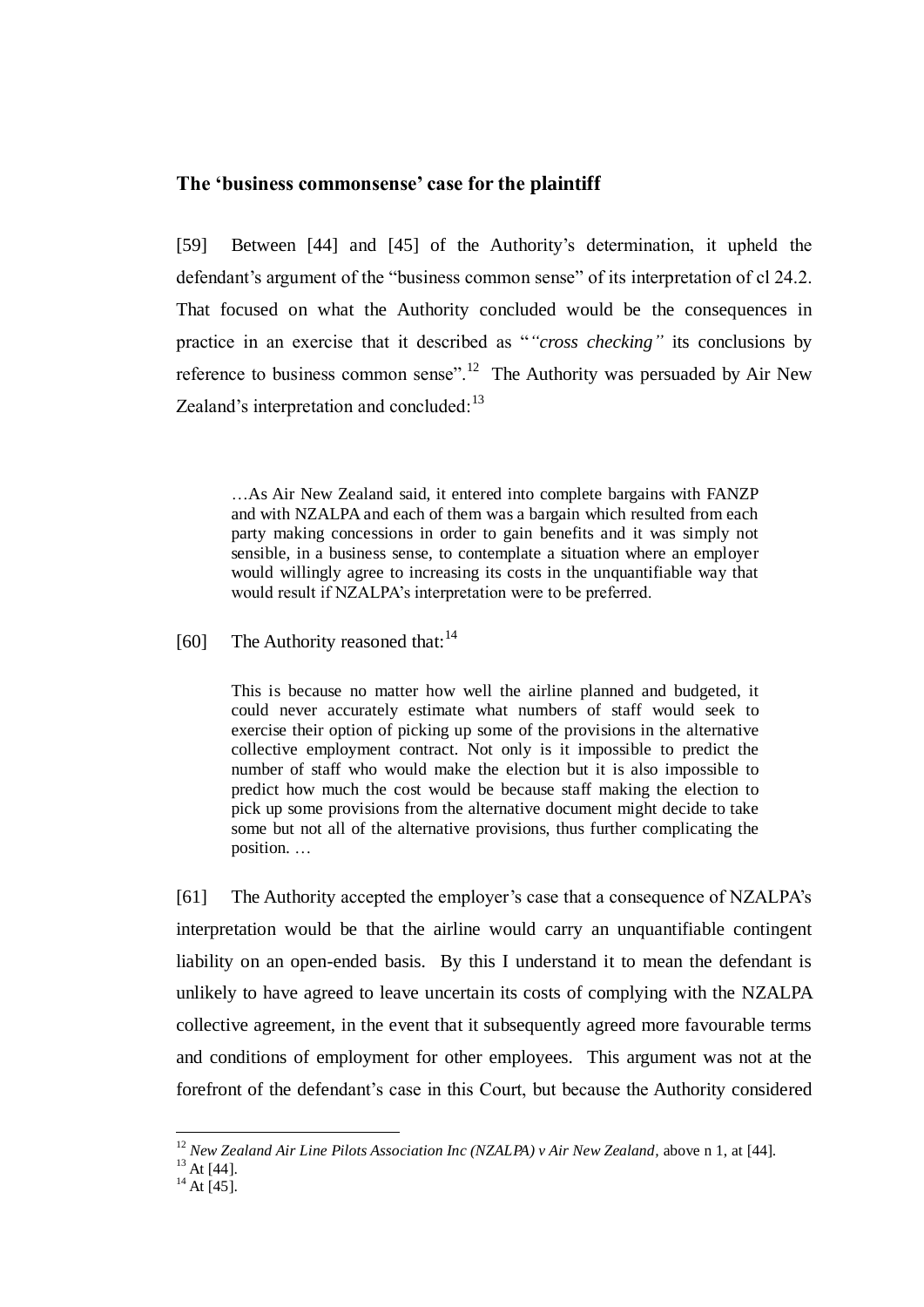it determinative, I should nevertheless address it. The operation of the clause in practice, as far as foreseeable at the time it was agreed to, is an appropriate mechanism to cross-check apparent meaning.

[62] Even on its own interpretation of cl 24.2, Air New Zealand could not avoid a contingent liability that, if unquantifiable, would be similar to the situation engendered by NZALPA's interpretation. That is, it could not know whether its costs of operation (or more particularly its wages bill) would be increased based on an NZALPA assessment that the collective agreement subsequently entered into was more favourable than NZALPA's. This analysis weakens the Authority's reasoning.

[63] Even then, this uncertainty argument is flawed. I do not accept that such a contingent liability would be "unquantifiable" as the Authority found. That is because Air New Zealand could, before agreeing to increase the remuneration of FANZP B737 first officers and all second officers, calculate what might be the cost of topping up the remuneration of NZALPA B737 first officers and all second officers for the balance of the term of the NZALPA collective agreement (or any other period). It is inherent in the nature of a contingent liability that there is no certainty of its occurrence. It is one that may occur if other events upon which it is contingent occur. But a contingent liability may be able to be quantified, even quite precisely, in many cases including this. I conclude that such a contingent liability is reasonably quantifiable.

[64] It is not insignificant that Air New Zealand did not rely much, if at all, on this argument which found favour with the Authority. I assess it to be a factor that does not favour the defendant's interpretation as the Authority did.

[65] Nor do I agree with the Authority's conclusion that "the word "agreement" in the context of an employment relationship is a term of art." Even if it were, its true meaning is not a collective agreement (which may be a term of art) or certainly not the totality of a collective agreement. "Agreements" referred to in the Act may take many forms and are not confined to collective agreements as are defined by it. "Agreement" means a consensual arrangement or accord in the context of employment and I concluded was intended so to mean.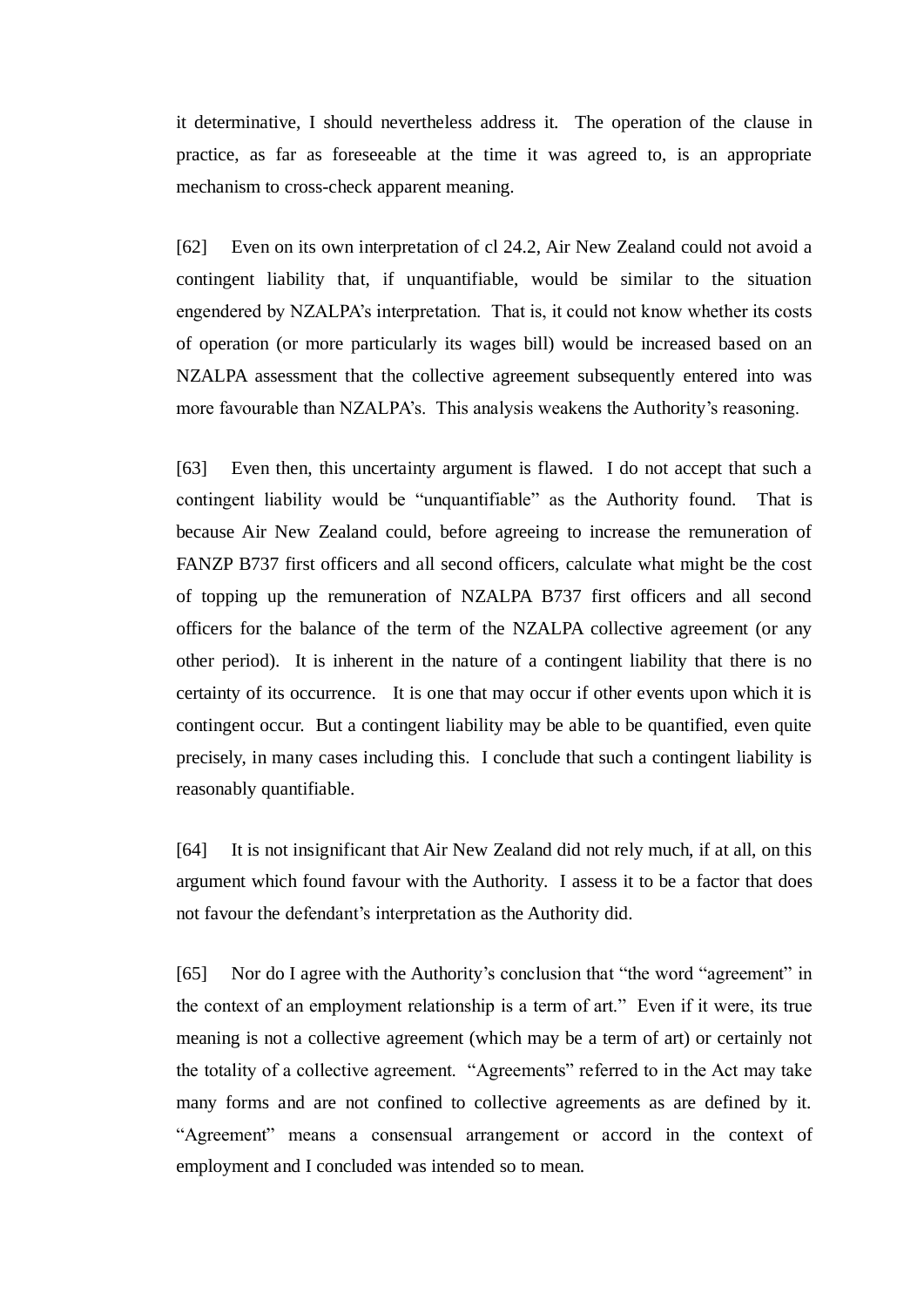[66] Looked at from another viewpoint, there is nothing in the statute or its Part 5 in particular which prevents the Court from accepting NZALPA's interpretation of cl 24.2. Section 54(3)(b) says that a collective agreement must not contain anything contrary to law or inconsistent with the Act. That is the closest the Act comes to addressing the issue in this case but NZALPA's argument does not offend against this provision and nor, of course, does Air New Zealand's.

[67] The Court is not assisted in its interpretation of cl 24.2 by Air New Zealand's evidence of what it says was NZALPA's apparent failure to invoke the clause over many years of its inclusion in successive collective agreements between the parties. This was in circumstances in which Air New Zealand says that NZALPA would have invoked the clause if it had attributed to it the meaning it now does.

[68] In any event, even if it might be thought that NZALPA would have invoked cl 24.2 as it did subsequently, those earlier instances have been explained. That was by the evidence of NZALPA's witness Garth McGearty, in a way which is not inconsistent with the union's current stance on the matter of the clause's interpretation. It is a not uncommon feature of employment relations that quite longstanding provisions are not judicially interpreted, for a variety of sound reasons.

[69] It is a logical corollary of the defendant's contention that any agreement means the totality of any collective agreement, that the favourability assessment implicit in cl 24.2 would have to be one undertaken as between all aspects of the NZALPA collective agreement and the FANZP collective agreement. I accept that this would be a very difficult, if not unworkable, exercise which would not be likely to have been an outcome intended by the parties as a matter of interpretation of the clause drawn up by the plaintiff. Workability/ unworkability in practice is difficult to argue against as a tool of interpretation and the defendant's interpretation would be impracticable in this sense.

[70] One consequence of the defendant's argument that the phrase "any agreement" in cl 24.2 means the totality of another collective agreement, is that if that subsequent collective agreement were to be passed on in whole, that would effectively bring to an end the NZALPA collective agreement, at least so far as those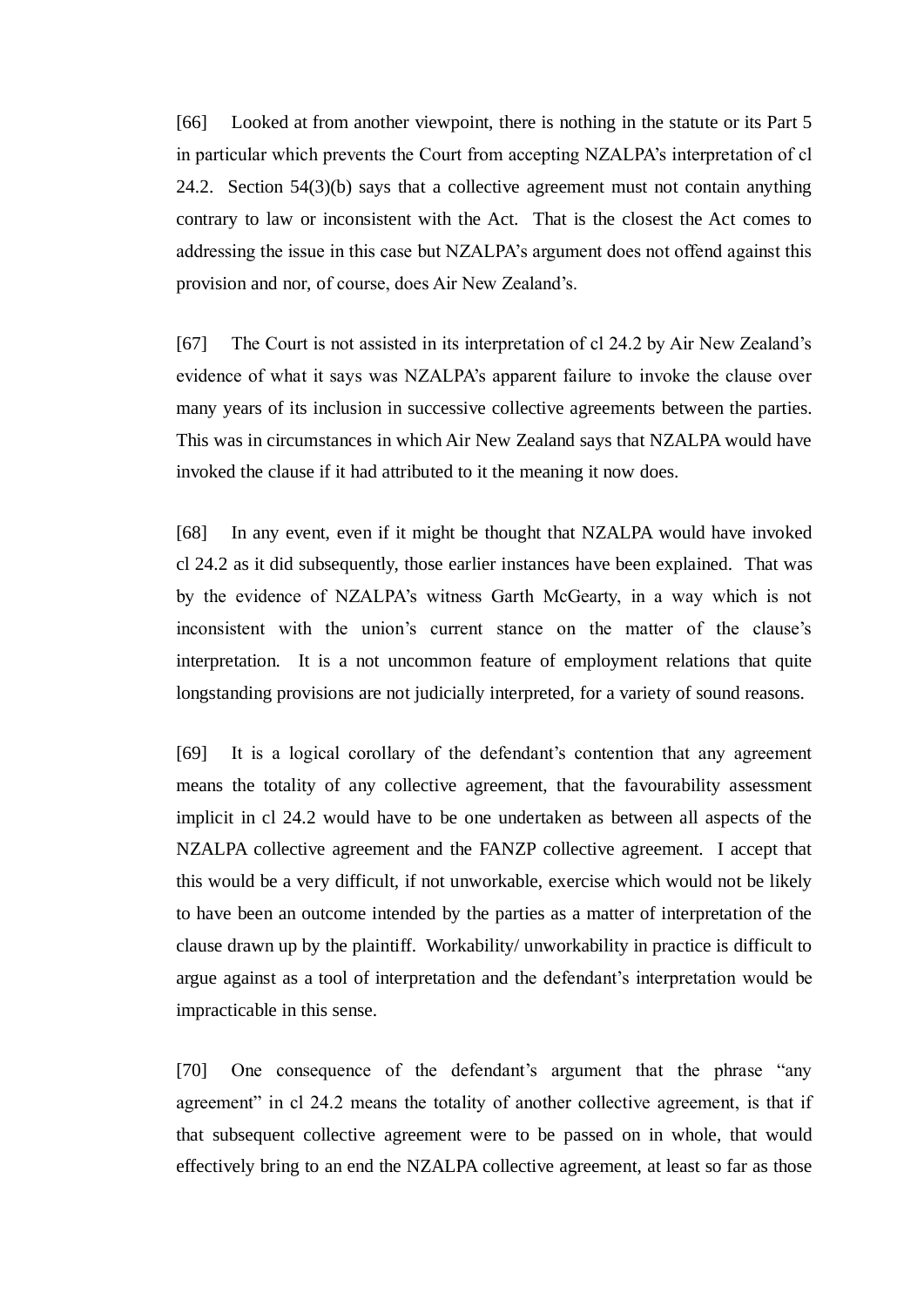pilots, to whom the subsequent agreement was passed on, would be concerned. I am confident that this counter-intuitive and telling consequence would not have been intended by NZALPA when it drafted what was to become cl 24.2 and promoted its inclusion in the series of collective agreements. This is an apt application of the aphorism that turkeys don't vote for an early Christmas.

[71] It is clear that cl 24.2 uses the words "any agreement" and not the words 'any collective agreement'. Had the parties intended the interpretation now contended for by Air New Zealand, they would, in my assessment, have used a phrase such as 'any collective agreement' or, indeed, consistently with Air New Zealand's case, 'the whole of any collective agreement'. There was no negotiation about NZALPA's proposed wording of cl 24.2 as would have been expected if Air New Zealand's interpretation was as it now claims.

[72] The contrast with "any agreement" is the phrase "this Agreement" which, it is common ground, refers to the NZALPA collective agreement. By their use of these different phrases and the capitalisation and non-capitalisation of the words "agreement"/"Agreement", I conclude the parties left the definition of the phrase "any agreement" sufficiently broad to include not only a collective agreement entered into with another union (or parts thereof) but also a range of less formal agreements providing for particular terms and conditions of employment entered into with employee groups. These included, but were not necessarily confined to, other unions, and to agreements which in any event were not collective agreements. So, too, I conclude that the words "any agreement" were intended to encompass constituent parts of a collective agreement.

[73] I accept, in all of the relevant contextual circumstances, that cl 24.2 was inserted primarily for the benefit of individual pilot employees of Air New Zealand who were NZALPA members. The clause was proposed and settled against two important backgrounds. The first was Air New Zealand's strong desire to avoid strike action. The second was of inter-union rivalry and the probability of FANZP's collective agreement coming up for renegotiation during the life of NZALPA's collective agreement.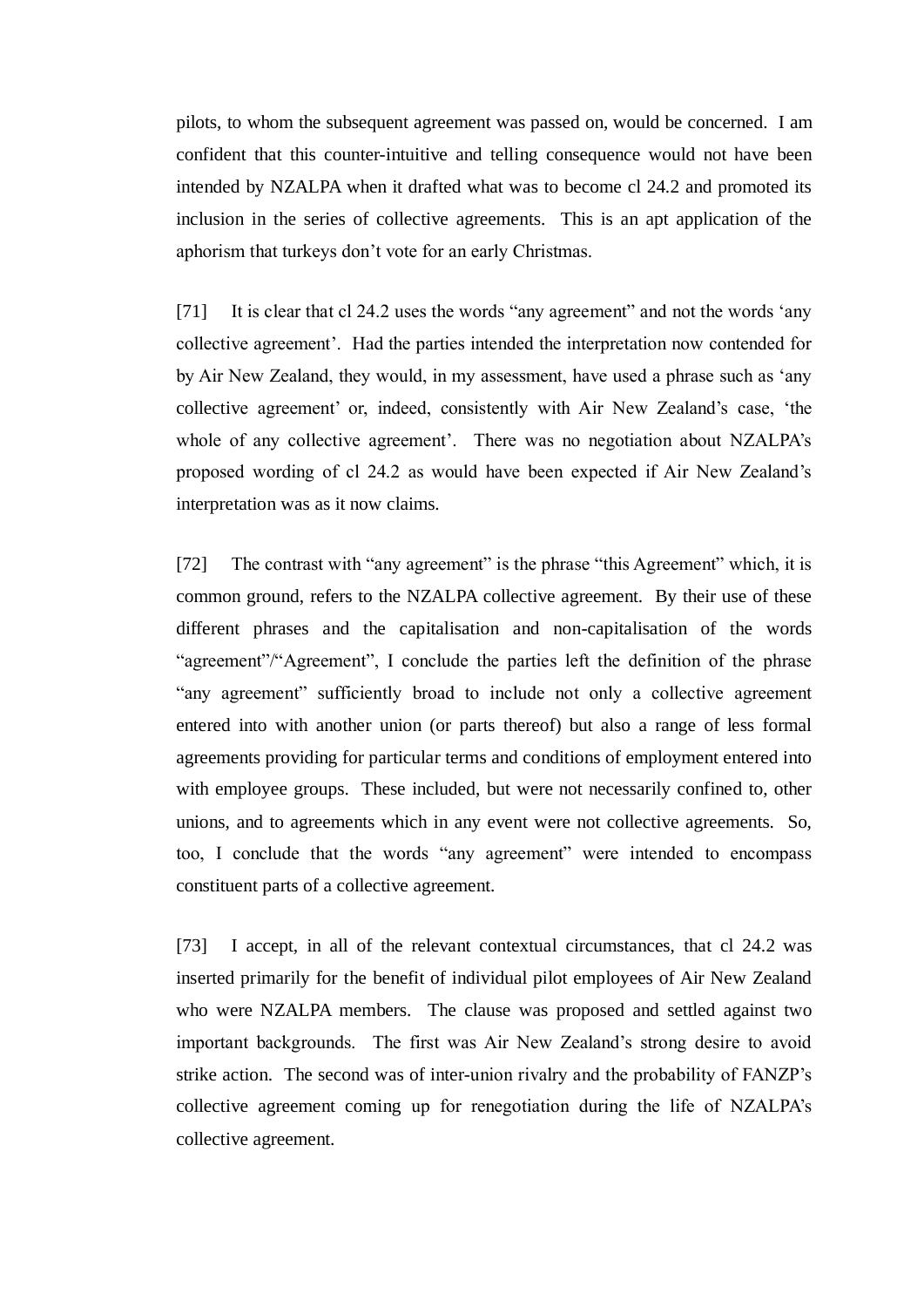[74] I accept, also, that what is "passed on" as "more favourable than provided for in" the NZALPA collective agreement must be something that is capable of being passed on as a benefit to individual affected pilots personally. Contractual content which is not "more favourable" is not within the contemplation of what the clause directs to be passed on. Remuneration rates fall within that class of more favourable terms and conditions that can be passed on.

[75] Collective agreement provisions applicable to pilots generally which operate to the benefit of the employer, are both conceptually and practically incapable of being passed on to individual pilots who are in receipt of less favourable terms and conditions of employment contained in the NZALPA collective agreement. Such provisions are, therefore, not encompassed by cl 24.2 so that its purpose is to pass on to NZALPA pilot beneficiaries particular terms and conditions which are objectively "more favourable" than those enjoyed under the NZALPA collective agreement.

[76] I agree with the plaintiff, also, that the introductory words of cl 24.2 "During the term of this Agreement …" support an interpretation which contemplates that the NZALPA collective agreement will continue in force for its term. The defendant's case would likely see it superseded by another collective agreement passed on in its totality during the term of the NZALPA collective agreement. That was not the intended outcome of an NZALPA election to trigger cl 24.2 and Air New Zealand's interpretation is inconsistent with these introductory words.

### **Decision**

[77] What is now cl 24.2 of the current NZALPA collective agreement was introduced into its predecessor at the initiative of NZALPA. The clause was not debated or altered in negotiations and has been subsequently rolled over into successor collective agreements without discussion or amendment in collective bargaining. There is no evidence of a change of relevant circumstances between Air New Zealand and NZALPA since 2002 which may have coloured the meaning of the clause.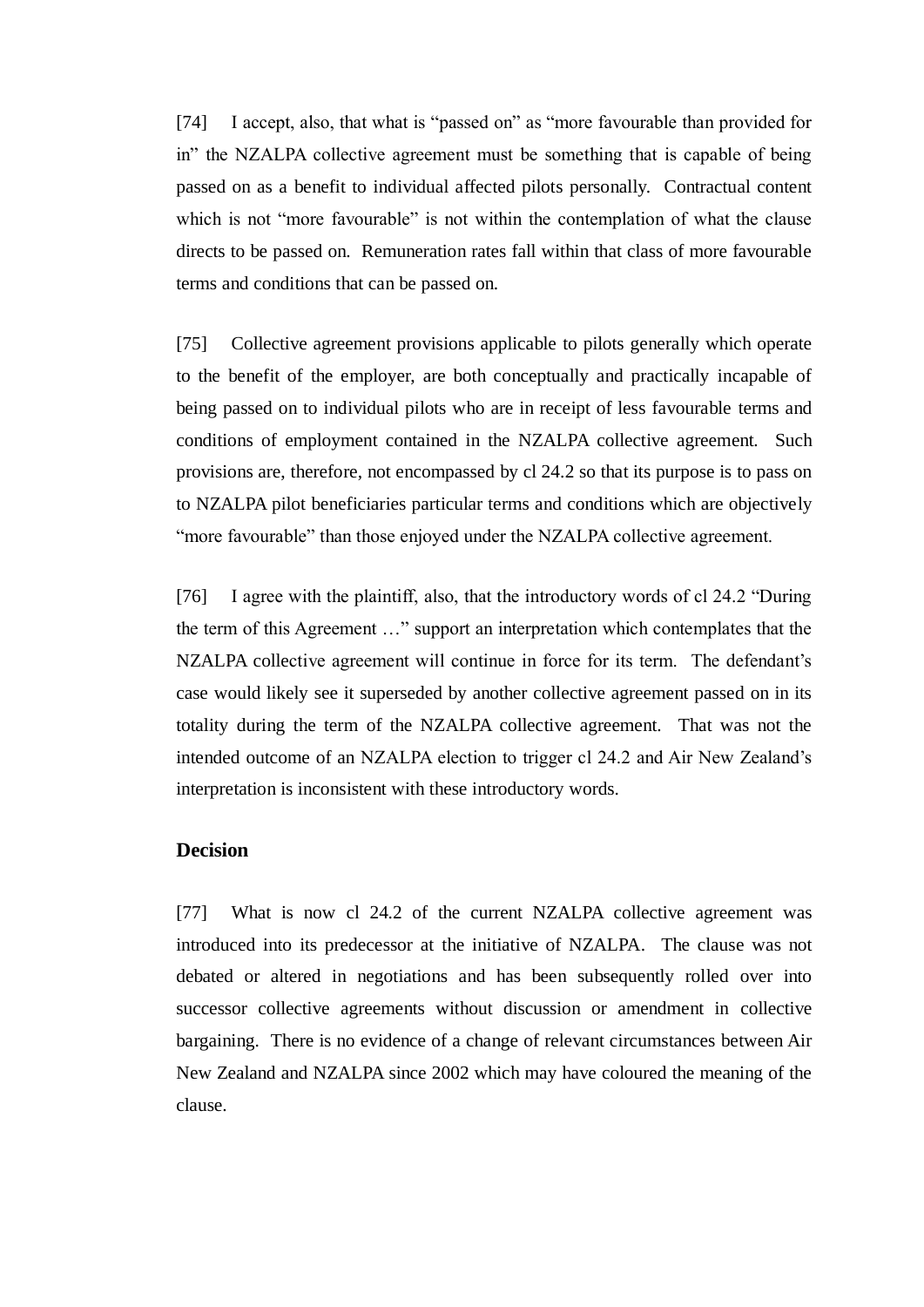[78] The plain meaning of the clause to a disinterested but relevantly knowledgeable observer does not favour the interpretation now advanced for the defendant. Although some of its words and phrases are not indisputably clear and unarguable, in each case those accord more with the interpretation advanced by the plaintiff than that contended for by the defendant. What is now cl 24.2 was agreed to by the defendant at a time when its predominant objective in collective negotiations was to avoid strike action by pilots. That is not to say that Air New Zealand would then have agreed to anything and everything proposed by NZALPA in return for an assurance of no strike action. I consider nevertheless that this imperative meant that Air New Zealand was then prepared to take its chances with agreeing to a provision that it has recently come to realise may place it at a disadvantage in collective bargaining.

[79] Clause 24.2 is not set in stone. Its content or even existence may be an issue in collective bargaining upon the expiry of the current NZALPA agreement and if Air New Zealand is dissatisfied with the consequence of this provision in practice. If so, it is entitled to make that an issue in the forthcoming collective bargaining. It would appear, also, that at least some of the effect of NZALPA's request of Air New Zealand in reliance on cl 24.2 is steadily dissipating and will cease because the airline is divesting itself progressively and steadily of its B737 fleet. The Court is not aware of, and so will therefore not speculate on, the practical consequences of the balance of the request affecting second officer pilots.

[80] The consequence of this interpretation of cl 24.2 of the NZALPA collective agreement is that, with effect from 24 April 2013, Air New Zealand is required to pass on to B737-type first officers and all second officers who were or are covered by the NZALPA collective agreement, the remuneration provisions contained in the FANZP 2013 collective agreement affecting B737 type first officers and all second officers.

[81] The plaintiff is entitled to costs on the challenge and also to costs in respect of proceedings in the Authority, the determination of which is now set aside by this contrary judgment. The parties should have an additional opportunity to settle costs between them but if that cannot be achieved, the plaintiff may have the period of two